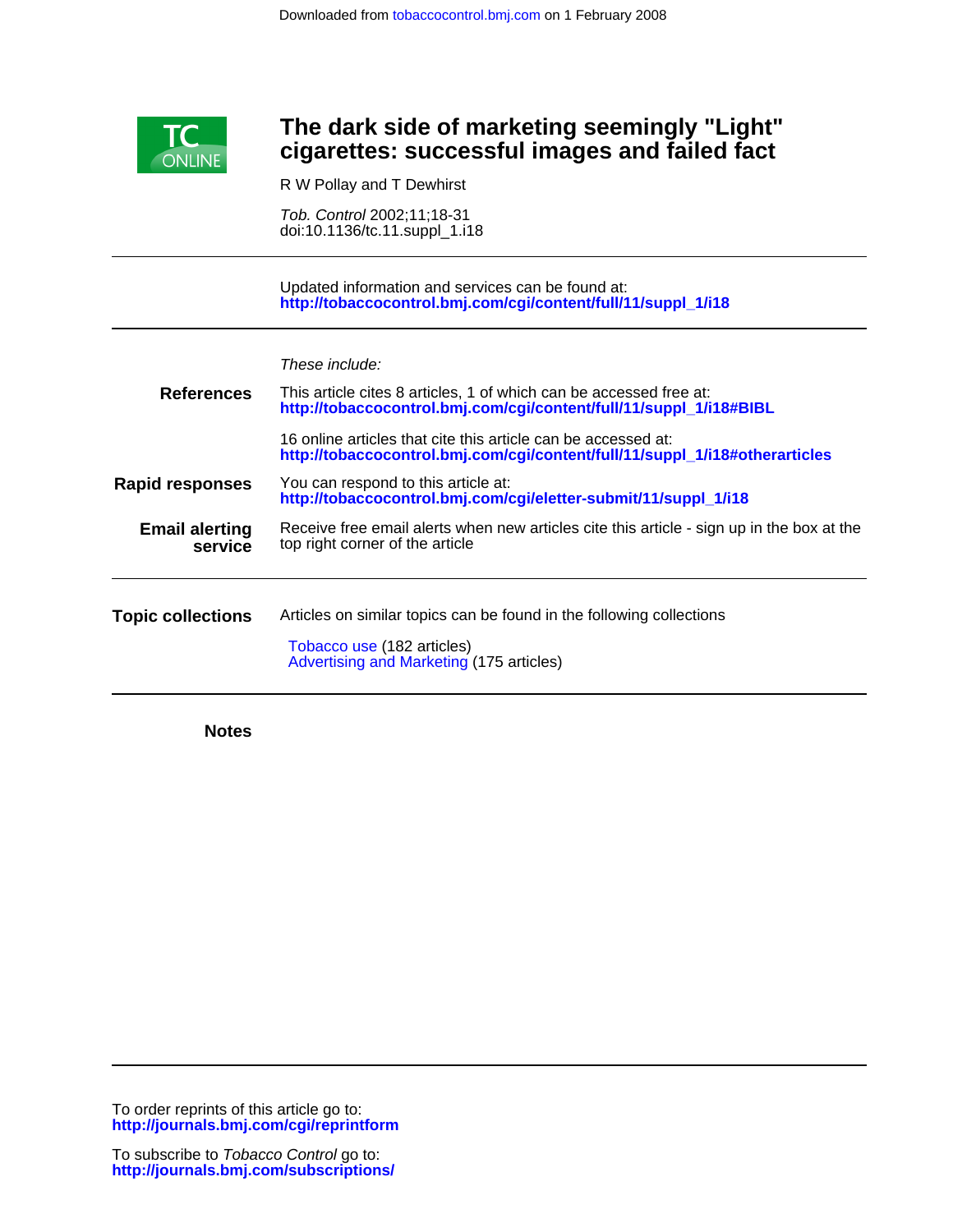#### i18

# The dark side of marketing seemingly "Light" cigarettes: successful images and failed fact

## R W Pollay, T Dewhirst

.............................................................................................................................

Tobacco Control 2002;11(Suppl I):i18–i31

Objective: To understand the development, intent, and consequences of US tobacco industry advertising for low machine yield cigarettes.

Methods: Analysis of trade sources and internal US tobacco company documents now available on various web sites created by corporations, litigation, or public health bodies.

Results: When introducing low yield products, cigarette manufacturers were concerned about maintaining products with acceptable taste/flavour and feared consumers might become weaned from smoking. Several tactics were employed by cigarette manufacturers, leading consumers to perceive filtered and low machine yield brands as safer relative to other brands. Tactics include using cosmetic (that is, ineffective) filters, loosening filters over time, using medicinal menthol, using high tech imagery, using virtuous brand names and descriptors, adding a virtuous variant to a brand's product line, and generating misleading data on tar and nicotine yields.

See end of article for authors' affiliations .......................

Correspondence to: Richard W Pollay, Faculty of Commerce and Business Administration, 2053 Main Mall, University of British Columbia, Vancouver, BC, V6T 1Z2, Canada; pollay@commerce.ubc.ca .......................

Conclusions: Advertisements of filtered and low tar cigarettes were intended to reassure smokers concerned about the health risks of smoking, and to present the respective products as an alternative to quitting. Promotional efforts were successful in getting smokers to adopt filtered and low yield cigarette brands. Corporate documents demonstrate that cigarette manufacturers recognised the inherent deceptiveness of cigarette brands described as "Light"or "Ultra-Light" because of low machine measured yields.

**During the early 1950s, scientific and popular articles**<br>the tobacco industry termed the "health scare", as some<br>consumers, heard allegations about the possibility of fatal presenting lung cancer research findings initiated what consumers heard allegations about the possibility of fatal health risks. Firms initially responded to the "health scare" by introducing filtered products that were accompanied by advertisements with explicit health assertions. In time, the industry became aware that explicit health claims risked the undesirable effect of reminding consumers about health allegations and issues. To avoid this, motivation researchers and other trade analysts advised the industry to shift from explicit verbal assertions of health to subtler tactics using visual imagery and ad copy that implied healthfulness.<sup>1</sup>

The first Surgeon General's report on smoking in 1964 reawakened public concerns about the potential health consequences of smoking. Tobacco manufacturers needed to reduce these consumer concerns and anxious feelings to protect their sales and profits. Quitting was not an easy or appealing option for smokers since nicotine is highly addictive, so for many smokers, switching to a lower yield cigarette became an attractive alternative once assured by advertising that so doing was a meaningful step towards health and away from risk. Thus, there was a ready market for "new and improved" cigarettes, or at least for those that seemed "new and improved".

Within this paper, we review recently released documents from the tobacco industry and its consultants for insights into the firms' thinking and actions in marketing their products over the past 50 years. The KBM Group, a contractor for the US National Cancer Institute, acted as the primary source of internal industry documents. A listing of available documents concerning low machine yield cigarettes was provided to the authors, and documents were selected for further review on the basis of relevance (according to title and subject descriptors such as marketing, advertising, consumer behaviour, and specific cigarette brand names). Using similar selection criteria, additional industry documents were accessed from the web sites created by Physicians for a Smoke-Free Canada, the Roswell Park Cancer Institute, and Anne Landman's Daily Document service. Roughly 150 separate industry documents were reviewed, all of which have been

indexed and archived at the History of Advertising Archives at the University of British Columbia, Vancouver, Canada. Within this chronological review, particular attention is paid to the period of the mid 1970s when most of the current generation of low yield products were launched.

## EARLY FILTER PROMOTION Health protection

smoothness, etc.

Cigarette advertising during the 1950s portrayed filters as the technological fix to health concerns. These were heralded with various dramatic announcements featuring "news" about scientific discoveries, modern pure materials, research and development breakthroughs, implied endorsement from the American Medical Association (fig 1), "miracle tip filters", descriptions of "20,000 filter traps" or filters made of activated charcoal, "selectrate", "millecel", and "cellulose acetate" or "micronite" that were variously described as effective, complete, superior, and producing mildness, gentleness,

In 1958, for example, a press conference was held at New York's Plaza Hotel to launch Parliament and its new filter coined "Hi-Fi" ("high filtration", as in high fidelity state-ofthe-art sound reproduction of the 1950s). "In the foyers, test tubes bubbled and glassed-in machines smoked cigarettes by means of tubes. Men and women in long white laboratory coats bustled about and stood ready to answer any questions. Inside, a Philip Morris executive told the audience of reporters that the new Hi-Fi filter was an event of 'irrevocable significance'. The new filter was described as 'hospital white'".

The 1958 advertising for Parliament boasted that it "meets the standards of the United States Testing Co" (fig 2). The ad showed the official seal of the organisation which included a microscope and was readily perceived as acceptance by a government agency, although in fact it was by a private firm.

The product benefit of filtration was the perceived reduction, if not total elimination, of the cancer and other health risks being publicised from time to time. Slogans claimed or implied health like Viceroy's "Double-Barreled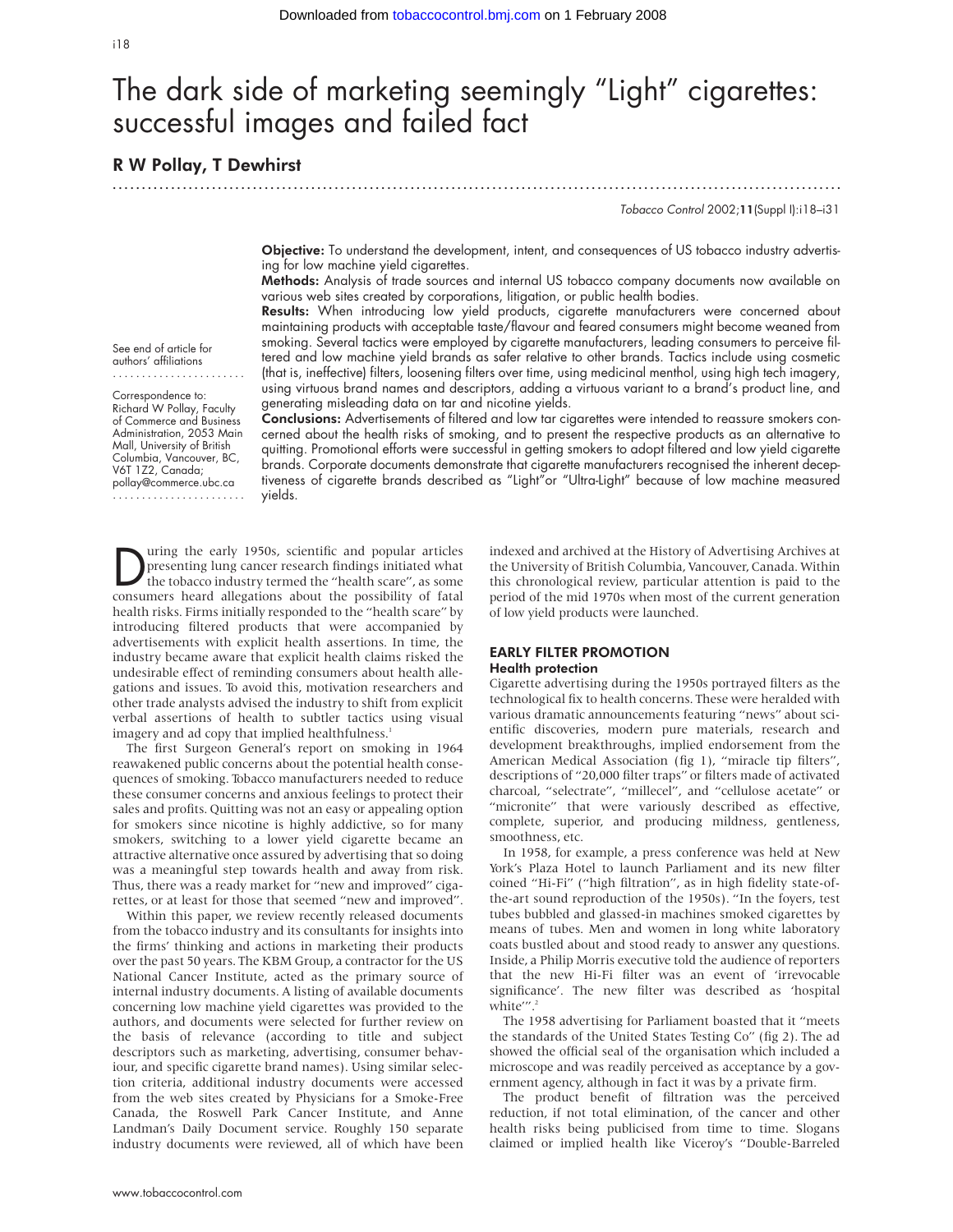The American Medical Association voluntarily conducted in their own laboratory a series of independent tests of filters and filter cigarettes. As reported in the Journal of the American Medical Association, these tests proved that of all the filter cigarettes tested, one type was the most effective for removing tars and nicotine. This type filter is used by Kent ... and only Kent!

Figure 1 Kent: implied American Medical Association endorsement (circa 1953).

Health Protection", L&M's "Just What the Dr. Ordered", Embassy's "Inhale to your Heart's Content", Life's "The Secret to Life is in the Filter", and Parliament's "Extra Margin" (of safety protection, implied by analogy to helmets, seat belts, and other safety gear). Other ad slogans, such as Viceroy's "Thinking Man's Filter" or "Delivers more of what you smoke a filter for", were even more implicit yet still begged for health inferences by consumers.<sup>3</sup>

The high technology attributes of filtration, and its ability to produce healthful conditions in other media such as water, were also communicated. "The speed with which charcoal filters penetrated the health cigarette market shows the effectiveness of a new concept. The public had been conditioned to accept the filtering effects of charcoal in other fields, and when charcoal was added to cigarette filters it proved to be an effective advertising gimmick".<sup>4</sup>

"Claims or assurances related to health are prominent in the (cigarette) advertising. These claims and assurances vary in their explicitness, but they are sufficiently patent to compel the conclusion that much filter and menthol-filter advertising seeks to persuade smokers and potential smokers that smoking cigarettes is safe or not unhealthful".<sup>5</sup>

The marketplace response was a continuation of smoking rates with a dramatic conversion from "regular" (short length, unfiltered) products to new product forms (filtered, king sized, menthol, 100 mm). "He had abandoned the regular cigarette, however, on the ground of reduced risk to health . . . A further consequence of the 'tar derby' was the rapid increase in advertising expenditures during this period. Advertising expenditures in selected media jumped from over \$55 million in 1952 to approximately \$150 million in 1959."

Consumer adoption of filters in the 1950s was related to education and social class. "People who smoke filter cigarettes, have higher occupational status and income, are more consciously in conflict about smoking".7 Sex and age, however, were even more consistent predictors of who adopted the new filtered products. Women adopted filters more readily than men, and older concerned smokers more readily than young starters.<sup>8</sup>



Figure 2 Parliament: endorsement of United States Testing Co  $(1958)$ .

#### Product development

Many early brands were sold with filters that were essentially without meaningful filtration, despite appearances. According to attorneys representing RJ Reynolds (RJR), "advertising claims to the contrary aside, earlier filtered cigarettes had deliveries equal to or in excess of their unfiltered cousins".<sup>9</sup>

Once consumers had accepted filters as an adequate response to at least assuage their worst fears, there was a market opportunity in providing men with filtered products that continued to deliver "full flavour". Some industry internal documents from the 1970s portray the filters of the 1950s as merely "cosmetic" and noted that "once the consumer had been sufficiently educated on the virtues of filters, a vacuum was created for a filter with taste; [and] this vacuum was filled by Winston and Marlboro".<sup>10</sup>

The period from the mid 1950s until the mid 1960s was tumultuous for the industry, with many new filter products launched, many competitive advertising claims using different standards of measurement, changing Federal Trade Commission (FTC) guidelines about what was or was not permitted in cigarette advertising, and occasional news about research findings affecting the marketplace. Intense rivalry regarding claims and counter-claims about cigarette yields were dubbed the "tar derby" or "tar wars" within the trade.

Some manufacturers took advantage of these dynamics to establish themselves in the public mind as "healthy" during a period of intense advertising claims, and then capitalised on that reputation while selling product that was actually quite high in its tar and nicotine yield. Kent, for example, whose asbestos based "Micronite" filter had originally been much touted as very effective, engaged in a series of product revisions in the 1950s and early 1960s. With each iteration, the Kent product yielded increasingly more tar and nicotine. Similar filter "loosening" was the subject of US Congressional inquiry. That investigation, in 1958, also found reversals in which some firms' filtered products delivered even more tar and nicotine than their unfiltered traditional products. Reversals even occurred within brand families, with Brand X filtered versions yielding higher tar and nicotine than the unfiltered Brand X products they seemed to improve upon. $11$ 

During this "tar derby" period of the later 1950s, new menthol filtered products were also introduced such as Newport,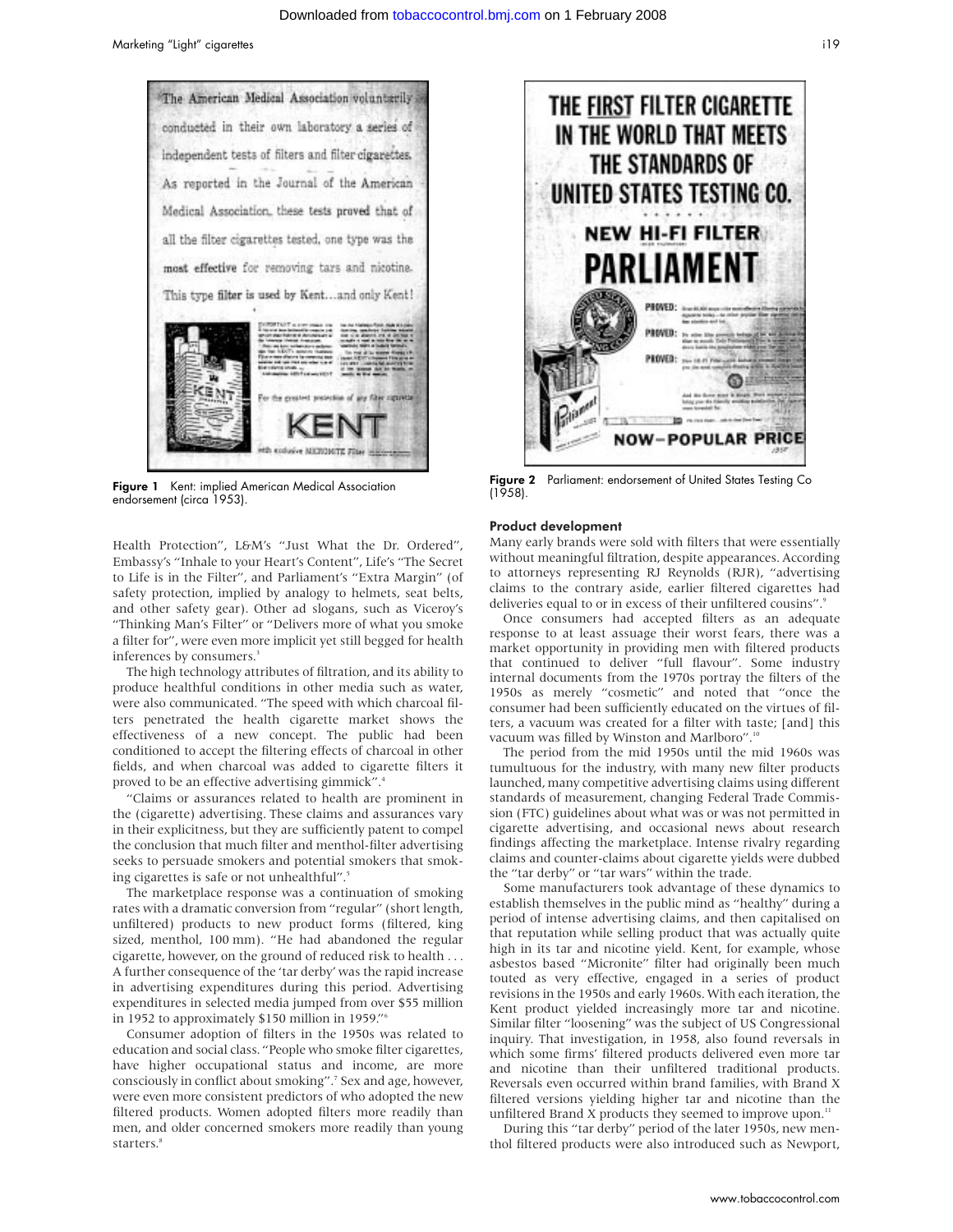

Figure 3 Salem: "First Truly New Smoking Advance" (1956).

Oasis, and Salem (fig 3). These capitalised on the reputation menthol had within cough and cold remedies, and the history of health claims made by earlier advertising for unfiltered menthol brands like Spuds and Kool. "Menthol styles were perceived as healthier, low 'tar' smokes due to the quasimedical health claims in menthol advertising".<sup>12</sup>

"Kool not only remained, but was actively positioned as a remedial/medicinal type product throughout the 1950's . . . Salem created a whole new meaning for menthol. From the heritage of solves-the-negative-problems-of-smoking, menthol almost instantly became a positive smoking sensation. Menthol in the filter form in the Salem advertising was a 'refreshing' taste experience. It can be viewed as very 'reassuring' in a personal concern climate. Undoubtedly, the medicinal menthol connotation carried forward in a therapeutic fashion, but as a positive taste benefit".<sup>13</sup>

## CANCER CONCERN BECOMES OFFICIAL

The first Surgeon General's report on smoking and health in 1964 indicted the cigarette for its role in inducing lung cancer. This made industry members aware of the profit opportunities inherent in products and advertising that made some cigarettes appear healthier. Philip Morris, however, wished that the Surgeon General had been a stronger endorser of filtered products. "The health value of filters is undersold in the report and is the industry's best extant answer to its problem. The Tobacco Institute obviously should foster the communication of the filter message by all effective means".<sup>14</sup>

## Consumer guilt and anxiety

Philip Morris anticipated that women would be the largest potential market for a "health cigarette" following the release of the 1964 Surgeon General's report.<sup>15</sup> Consumer research conducted for Brown & Williamson (B&W) recognised consumers' addiction psychology, as well as their conflicts, guilts, anxieties, and needs for reassurance.

"Most smokers see themselves as addicts . . . the typical smoker feels guilty and anxious about smoking but impotent to control it". "Psychologically, most smokers feel trapped. They are concerned about health and addiction. Smokers care about what commercials say about them. Advertising may help to reduce anxiety and guilt" [emphasis in original]. "[Smokers] may be receptive to advertising which helps them escape from their inner conflicts about smoking".<sup>16</sup>

"While unquestionably smokers are concerned about the tar and nicotine contents and the filtration effectiveness of their brands, nevertheless, both on the surface and even to some extent unconsciously, they appear to be resisting open involvement with this 'frightening' element of smoking".17 Some brands were less successful than others when trying to address consumer conflicts directly. Kent, for example, used a



Figure 4 Kent: "Voice of Wisdom" (1955).

visual portrayal of a smoker's conscience, and thus risked being experienced as guilt inducing rather than guilt reducing  $(fig 4)$ .

In order to provide a "foundation upon which marketing and advertising executions can be built", Lorillard did a market segmentation analysis which identified clusters of consumers with similar psychologies. The consumer segment most appropriate for Kent was described in substantial and subtle psychological detail. Despite the label of "social conformist", the central concern of these smokers was health consequences.

"Compared with the rest of the market, Segment B is less concerned about smoking enjoyment and more concerned about the health aspect of cigarettes. He cares particularly about a cigarette's filter, its king size, and its association with health . . . The other psychological requirement of Type B is the need for social benefits through association with 'educated moderns' . . .'educated moderns' include the active, modern people, college graduates, and professionals such as lawyers, doctors, etc".<sup>1</sup>

## The "illusion of filtration"

In their 1966 analysis of the market potential for a "health cigarette", Philip Morris recognised that while a large proportion of smokers had health concerns, they could be assuaged by products whose filtration was largely an illusion. The report emphasised: "1. A large proportion of smokers are concerned about the relationship of cigarette smoking to health . . . 9. Mere reduction in nicotine and TPM [total particulate matter] deliveries by conventional methods of filtration would not be a sufficient basis for launching a new cigarette. 10. The illusion of filtration is as important as the fact of filtration. 11. Therefore any entry should be by a radically different method of filtration but need not be any more effective". "A cigarette that does not deliver nicotine cannot satisfy the habituated smoker and cannot lead to habituation, and would therefore almost certainly fail".<sup>19</sup>

## Nicotine weaning feared

There was a shared concern that reducing the delivery of nicotine to consumers might have the "self defeating consequences" of weaning them away from smoking and letting them off the nicotine hook. "In its search for 'safer'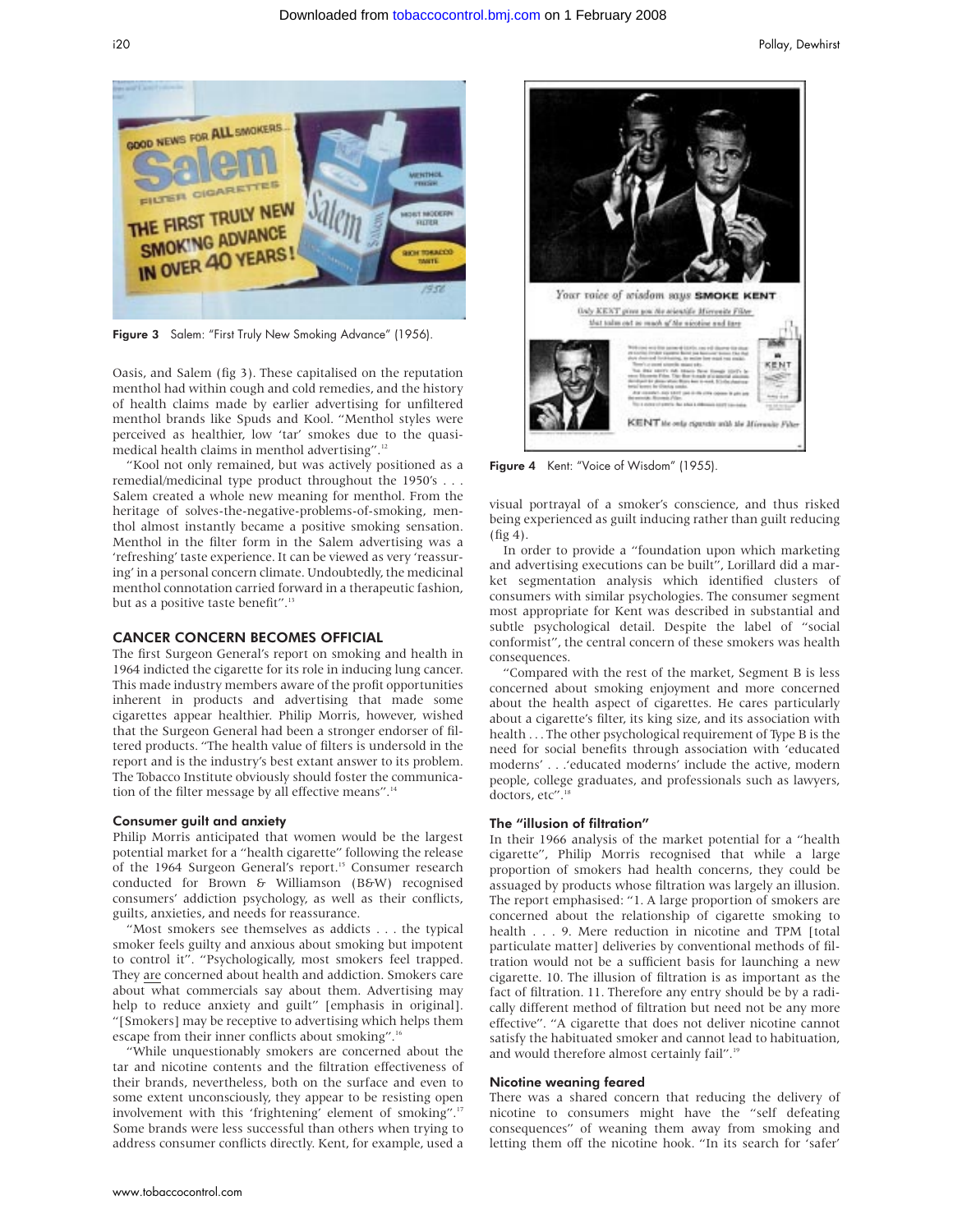cigarettes, the tobacco industry has, in essentially every case, simply reduced the amount of nicotine . . . perhaps weaning the smoker away from nicotine habituation and depriving him of parts of the gratification desired or expected . . . Thus, unless some miraculous solution to the smoking-health problem is found, the present 'safer' cigarette strategy, while prudent and fruitful for the short term, may be equivalent to long term liquidation of the cigarette industry".<sup>2</sup>

"Taking a long-term view, there is a danger in the current trend of lower and lower cigarette deliveries—i.e. the smoker will be weaned away from the habit . . . Nicotine is an important aspect of 'satisfaction', and if the nicotine delivery is reduced below a threshold 'satisfaction' level, then surely smokers will question more readily why they are indulging in an expensive habit".<sup>21</sup>

By 1973, it was clear to industry participants that a significant number of brands shared characteristics leading them to be described as a "new low delivery segment". Precise definition was made difficult, in part because some brands like Kent and Parliament were perceived by consumers as being low in delivery because of their product and advertising histories, even though they were no longer in fact low delivery. Philip Morris used multiple criteria in defining the category, but noted that no matter what the technical specifications, "consumer opinion should be the ultimate criterion for market segmentation".<sup>22</sup>

#### Nicotine delivery

During the early 1970s, Philip Morris was internally expressing confidence in its ability to selectively reduce tar yield while continuing to deliver the all-important nicotine. "[T]he tar deliveries of the currently best selling cigarettes might be reduced somewhat, leaving nicotine as it is, without any significant overall decrease in the cigarettes' acceptability". RJR was following a similar line of thought in focusing its product development on nicotine delivery. "If nicotine is the sine qua non of tobacco products and tobacco products are recognized as being attractive dosage forms of nicotine, then it is logical to design our products—and where possible, our advertising—around nicotine delivery rather than 'tar' delivery or flavor" [emphasis in original].<sup>3</sup>

One tactic RJR adopted in 1975 was the use of pH adjustments affecting nicotine bioavailability. "The primary concern was to produce a certain effect, i.e. physiological strength in conjunction with low 'tar' delivery. This effect was achieved mainly by using puffed tobaccos and by adjusting smoke pH and nicotine delivery".<sup>25</sup>

By 1976, the RJR Market Research Department (MRD) had joined the Research and Development (R&D) effort with a clear statement of their intent to maximise the nicotine satisfaction while maintaining high profitability by using conventional filters and packaging. "MRD and R&D have been working on a sophisticated consumer product testing program to help us ensure that we select the best blend alternative for our brands to optimize physiological satisfaction". "Our top priority is to develop and market low 'tar' brands (12 MG. 'tar' and under) that: Maximize the physiological satisfaction per puff—the single most important need of smokers . . . [and] yield higher profitability which means conventional filters and soft packaging for high speed production efficiencies".<sup>26</sup>

A few years later, in 1981, British American Tobacco, the parent to B&W, wrote that "effort should *not* be spent on designing a cigarette which, through its construction, denied the smoker the opportunity to compensate or oversmoke [sic] to any significant degree" [emphasis added].<sup>27</sup>

#### Consumer psychology and ignorance

As in the 1950s, it was women and older, health concerned smokers who most readily adopted the new, seemingly low yield products of the 1960s and 1970s. "The modern low 'tar'

market began in the 1960's with such brands as True, Carlton, and Doral . . . initial gains were from females and older smokers . . . The hi-fi smoker demographics tend to be female, older, and have switched from a full flavor style to its counterpart in the hi-fi segment".<sup>28</sup>

This was so much the case that the men who smoked these lowest yield products were suspect of being "weak men" in the eyes of consumers studied for B&W.29 This echoed their research finding in the 1960s that the men who smoke filters were "apprehensive and depressive. They think about death, worry over possible troubles, are uneasy if inactive, don't trust others".30 In 1974, advertising agency advisors to Lorillard tried to counter this problem with a style of advertising for the True brand that they felt had more "masculine, 'macho' tonality and appeal. Vantage's tonality can be described as 'laying it on the line' in an aggressive, possibly masculine, open fashion".<sup>31</sup>

This problem of low yield products being perceived as highly feminine seems to have led RJR to desire a marketing strategy that placed "balls (two of them)" on a low yield cigarette they were developing in 1976. "What we want is to portray the feeling and image projected by Marlboro and Kool advertising on a Vantage/Merit type of cigarette. In other words, put 'balls' (two of them) on a low 'tar' and nicotine cigarette and position" [parenthetical clarification of the male genitalia meaning of "balls" in original].<sup>32</sup>

During the 1970s, additional evidence of consumer confusion, misinformation, rationalisations, and the corresponding role played by advertising was gathered by multiple firms. Market researchers for the industry and its advertising agencies were not even confident that consumers knew what they were talking about when referring to the "taste" of a cigarette. "[I]t is almost impossible to know if the taste smokers talk about is something which they, themselves attribute to a cigarette or just a 'play-back' of some advertising messages".

Even the "taste" of a product is greatly influenced by the brand's image and reputation. Merit, as a free-standing brand, had difficulties in being perceived as flavourful, whereas in contrast, product line extensions like Marlboro Lights had the advantage of being perceived as more flavourful due to the taste reputation of the "parent" brand.<sup>34</sup>

In 1974, Kenyon & Eckhardt Advertising studied young "recently starting smokers" for B&W. "Health concerns exist among younger smokers . . . One type of smoker rationalized smoking as a pleasure that outweighed the risks. Another felt that they didn't smoke enough to be dangerous. A third type rationalized his use of cigarettes by feeling he would quit before it was 'too late.' A final smoker group said that science would come to his rescue . . . In talking to these young smokers about the different brands of cigarettes they have smoked, we found that they have little knowledge and, in fact, a great deal of misinformation on brand yields. In all of the sessions, not a single respondent know [sic] the tar and nicotine level of the cigarette he or she smoked".

Lorillard and their ad agency had the same experience when studying consumers for Kent. They, like B&W, found that "practically no one knew" the tar content of their own regularly smoked brands.<sup>36</sup> Philip Morris, too, knew about this consumer ignorance of yields in the 1970s. Despite the faith in the technology of filters displayed in their shifting to filters and hi-fi products, most consumers were not only ignorant of the facts, but even their general impressions were not very good. "As yet, there is low awareness among smokers of the tar content of their brand. When asked if they knew the specific milligram tar content of their brand, the vast majority (89%) said they didn't know . . . smokers' impressions of whether their brand has high, moderate or low tar content is more on the mark—although still not too accurate" [emphasis in original].<sup>37</sup>

Consumers' conflicted feelings were such that they became poor respondents in B&W's research efforts. "[S]mokers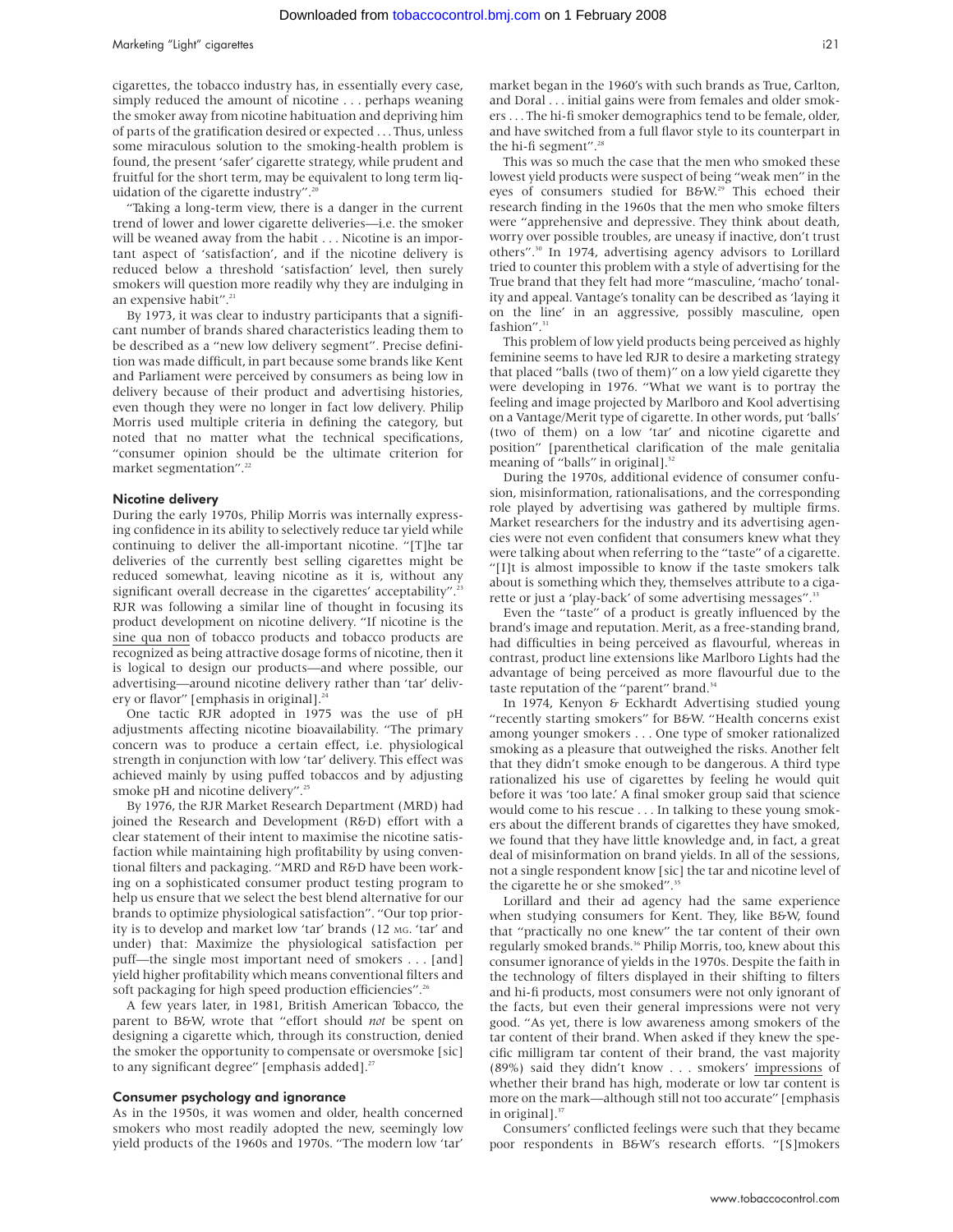themselves falter badly when asked to comment on the rewards accruing to them from smoking . . . Smokers are so overwhelmed by the addictive properties of cigarettes and the potential health hazard that they wax virtually inarticulate when asked to present a case for the other side. They become guilty and shame-faced".<sup>38</sup> "Smokers own estimates of their daily consumption levels are extremely unreliable. Many smokers underestimate their actual consumption and certain segments of many populations, notably young people and women, are often reluctant to admit they smoke".

B&W blamed consumer confusion on advertising, in part. When contemplating a possible "index of safety" (cf an "index of danger") for cigarettes, B&W commented that: "Such an index would have merit for the health-conscious smoker, who otherwise may well become confused and increasingly dismayed if one alleged hazard follows another, coupled with the manufacturers' 'prescription for health' through advertising".<sup>40</sup>

Additional market research conducted for B&W and its ad agency, Ted Bates, indicated that advertisements needed to be carefully designed, lest they challenge consumer denials and rationalisations and trigger consumer defensiveness. Because of this defensiveness, cigarette advertising, like political speech, is the art of ambiguity into which each consumer can project their individual needs. "[S]mokers have to face the fact that they are illogical, irrational and stupid ...while an ad that depicts an exciting, invigorating situation could be interesting to the smoker-viewer, the very thin line separating positive excitement from negative-creating situation should never be crossed . . . communication with the smoker that either directly or indirectly violates and belittles this rationalized need will meet smoker's objection—it destroys the rationalization and the smoker would feel naked and rather stupid". "There are not any real, absolute, positive qualities and attributes in a cigarette and no one, even the most devout smokers, could believe any glorification or lies about it . . . The more a cigarette ad is disbelieved, the more it 'fights' the defense mechanism of the smoker—the more the smoker feels challenged . . . The picture, situation presented and the copy should be ambiguous enough to allow the reader to fill-in his/ her illogical-logic which are the results of each individual defense-mechanism" [emphasis in original].<sup>4</sup>

As RJR put it more recently and more bluntly, the smoker of low tar products "wants nothing less than to be conned with information".42 Essential, however, was that low yield cigarette brands appeared to be a healthier alternative, even if this was an image or illusion, and even if the manufacturing technology did not yet allow for the control of smoke toxicity. In 1976, a British American Tobacco planning document wrote: "Looking further down the road, the possibility exists that . . . filters might offer a selective means of controlling smoke toxicity. Well before that date, however, opportunities exist for filter and cigarette designs which offer *the image* of 'health re-assurance'" [emphases added].<sup>43</sup>

#### Case histories

#### Merit

Philip Morris had seen the competitive value of a so-called "health cigarette" following the first Surgeon General's report on cigarettes in 1964. Over the course of the next 12 years Philip Morris worked on such a product, culminating in the 1976 product launch of the Merit brand. One key tactic was to "enrich" the product by applying extensive efforts in flavour chemistry and additives (fig 5). Philip Morris seemed proud of the fact that they had managed this while using "less than 100 flavorants".<sup>44</sup> While the advertising did boast about the product being "enriched", it did not disclose any of these less than 100 flavouring chemicals to consumers.

The market launch strategies gave particular emphasis to the choice of the name Merit, obviously communicating apparent virtue, and an advertising style that made this product development seem eminently scientific and newsworthy and less like an ad. The product launch strategy included a record level of advertising investment.

"The advertising was designed to overcome the low interest level in cigarette advertising, to communicate the technological breakthrough which MERIT represented and to report the impressive results of the taste testing program. To achieve these goals, a bold and aggressive strategy was devised featuring headlines and ads that had scientific substance and validity . . . The ads were written in a journalistic, repertorial [sic] style to be precise, pointed, and absolutely believable . . . This strategy entailed a multi-media blitz aimed at a broad range of smokers. It required a major commitment by Philip Morris USA to a high level of media investment. Newspapers and magazines were utilized nationwide to get the complete product story to consumers. Massive outdoor billboard displays, subway signs, taxi-tops and exterior bus posters would be used to create brand awareness. The displays utilized straightforward graphics which were designed to provide sufficient visibility to give high spontaneous retail sales".45

"Merit was the primary focus of the sales force for a full year . . . We spent \$45 million on advertising—remember \$45 million in 1976! This was a record amount for a new brand introduction . . . Creatively, we used provocative headlines and important looking copy which looked like it had real news value. Tar/taste theory exploded! - Smoke cracked! - Taste barrier broken!" [emphasis in original].<sup>46</sup>

"The bold national launch of Merit by Philip Morris jolted the cigarette industry as few product introductions have. Full page newspaper ads trumpeted the arrival . . . the beginning of a blitz in all media that still has the competition muttering to itself. Industry insiders estimated that when media, point-ofpurchase, promotion and collateral are totalled for the year, the sum will stand close to \$50 million. Others suggest the roll-out of Merit is the most expensive new product introduction in the history of the cigarette industry".<sup>47</sup>

#### Fact

B&W's introduction of the Fact brand was described by a company spokesperson as "a typical new product introduction



Figure 5 "Merit Science Works-Enriched Flavour" (1979).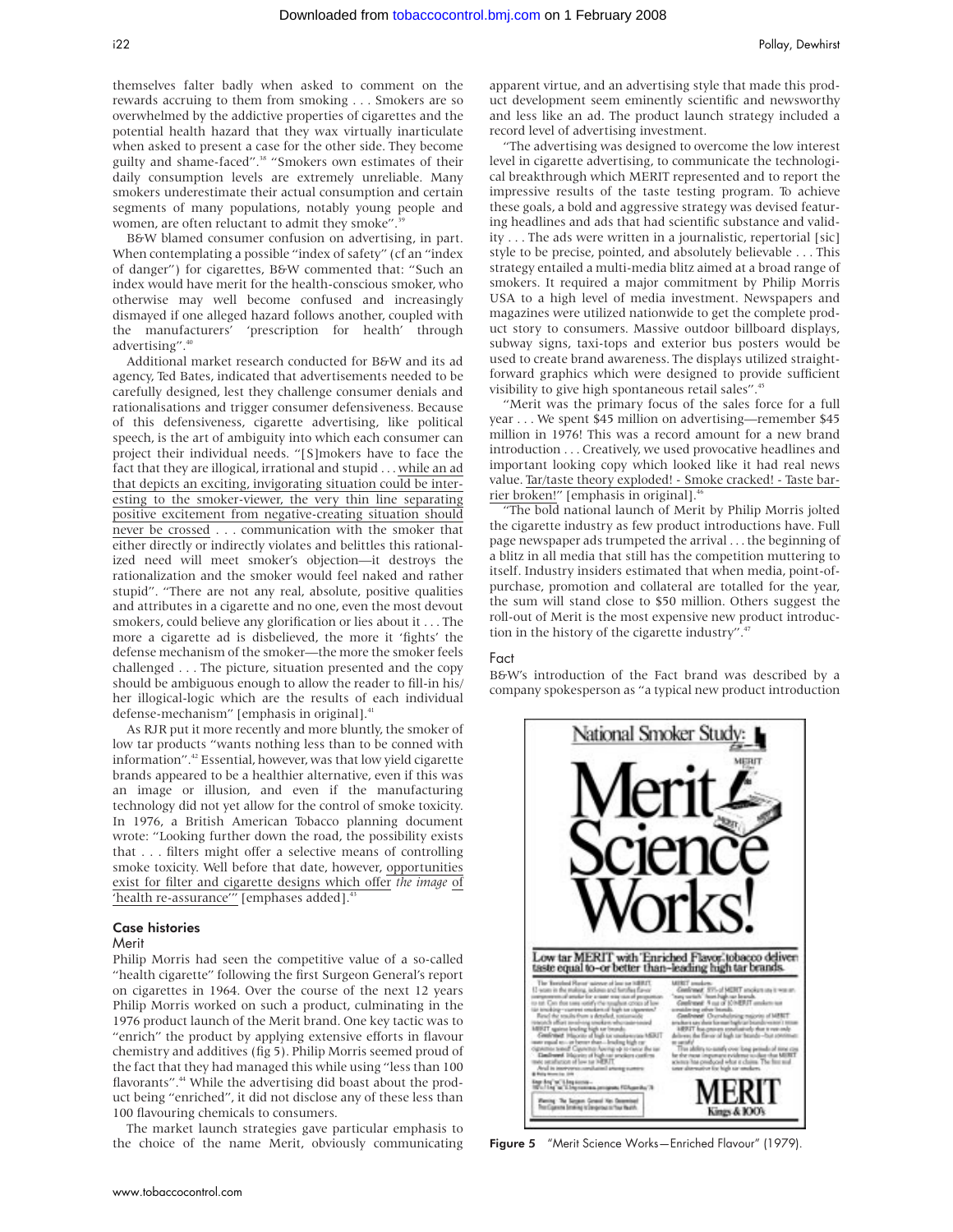

Figure 6 "Introducing Fact. The low gas, low 'tar'". Figure 7 "I'm realistic. I only smoke Facts".

as compared to Philip Morris' sudden national blitz for Merit . . . Fact is directed to the educated, concerned smoker. Our copy is straightforward and direct, and there is no gender differentiation or symbolism".<sup>48</sup> Fact was using the Purite filter to filter gases from the smoke column, but needed to first inform consumers that gases were an issue. Their initial effort was test-marketed, but did not perform well in the marketplace, despite advertising support of about \$30 million over 1976-77 (fig 6). The senior brand manager of B&W explained: "The low gas benefit of the product wasn't of interest to the public, and wasn't understood. The advertising and packaging failed to reinforce the flavor aspect of the brand . . . The package was perceived by customers as medicinal, like a prescription bottle of Geritol. The tar level wasn't low enough by mid-1976 to allow it to be a talking point in advertising".<sup>4</sup>

B&W's reconsideration of its Purite gas filter recognised that in having to educate consumers about gas in smoke, they might raise more anxiety than they could resolve with this type of product. "While low gas does offer the opportunity to make positive health statements to active and passive smokers alike, it does run the category risk of raising another health issue and perceptively offering lower taste/satisfaction".<sup>50</sup>

B&W gave the brand another try, nonetheless, because they had a brand name they liked, had some established brand recognition, and had developed channels of retail distribution. B&W's new brand manager was thorough in specifying marketing objectives and media requirements for its ad agency. His media planning document gave them "awareness/ trial goals for the brand, demographic characteristics of the target audience, with weights, special creative requirements, budget limitations and seasonal spending patterns".<sup>51</sup> They earmarked \$20 million for 1978, this time trying to sell Fact as a "full flavor" cigarette. "Full flavor smokers would be comfortable with Fact as positioned by models in ads. Previously, Fact users were seen as older, up-scale and academic".<sup>52</sup> The new re-positioned effort showed a model, Dave Morris, in a cardigan with the headline, "I'm realistic. I only smoke Facts" (fig 7). Unfortunately, the public never learned the essential fact that Dave Morris became painfully paralysed when lung cancer spread to his brain and spine before he died.<sup>53</sup>



## Real

RJR's 1976 assessment for their three year action plan acknowledged that they were not yet as capable as desired in producing products which had reduced tar without the undesirable effect of also having reduced nicotine. "In general, methods used to reduce 'tar' delivery in cigarettes lead to a proportionate reduction in nicotine . . . It would be more desirable from our standpoint, i.e. providing satisfaction to the smoker and maintaining his allegiance to smoking if we could reduce 'tar' to whatever target we choose without a proportionate drop in nicotine . . . It will take some time to get there by the approaches we visualize".<sup>54</sup>

Nonetheless, RJR wanted to participate in the rapidly expanding category of concerned consumers, referred to by RJR as "worriers". RJR's product offering was the Real brand, with a "natural – no additives" claim (fig 8). This "natural" position was thought to convey positive messages to both full flavour smokers and those seeking effective filtration and health protection. The Real concept was described as having "broad appeal based primarily on 'natural'/no additives claim. Connotes taste to full flavor smokers, low numbers to hi-fi smokers. No significant negatives".<sup>55</sup>

When the Real brand was launched by RJR in 1977, it had a budget of \$40 million for "boxcar loads of display materials, more than 25 million sample packages, the biggest billboard overlooking Times Square, the summer long services of 2,000 salesmen . . . and advertising, according to the agency running the campaign, on everything but painted rocks". Just as no effort had been spared in finding advertising media for Real, no effort was spared in seeking security and secrecy, including the release of intentionally false information. "Papers were distributed behind sealed doors, kept in locked drawers, handled by staff with special clearances, and tossed into shredders ...false bits of information were put out to deceive the prying public and the competition." A Ritchy, project director for RJR, stated, "We used all the techniques of military intelligence".<sup>56</sup>

## Now

The manager of the RJR's Now brand conceived of the targeting effort, not as a shotgun strategy aimed at a mass market, but as a more focused rifle targeting (fig 9). "We played to the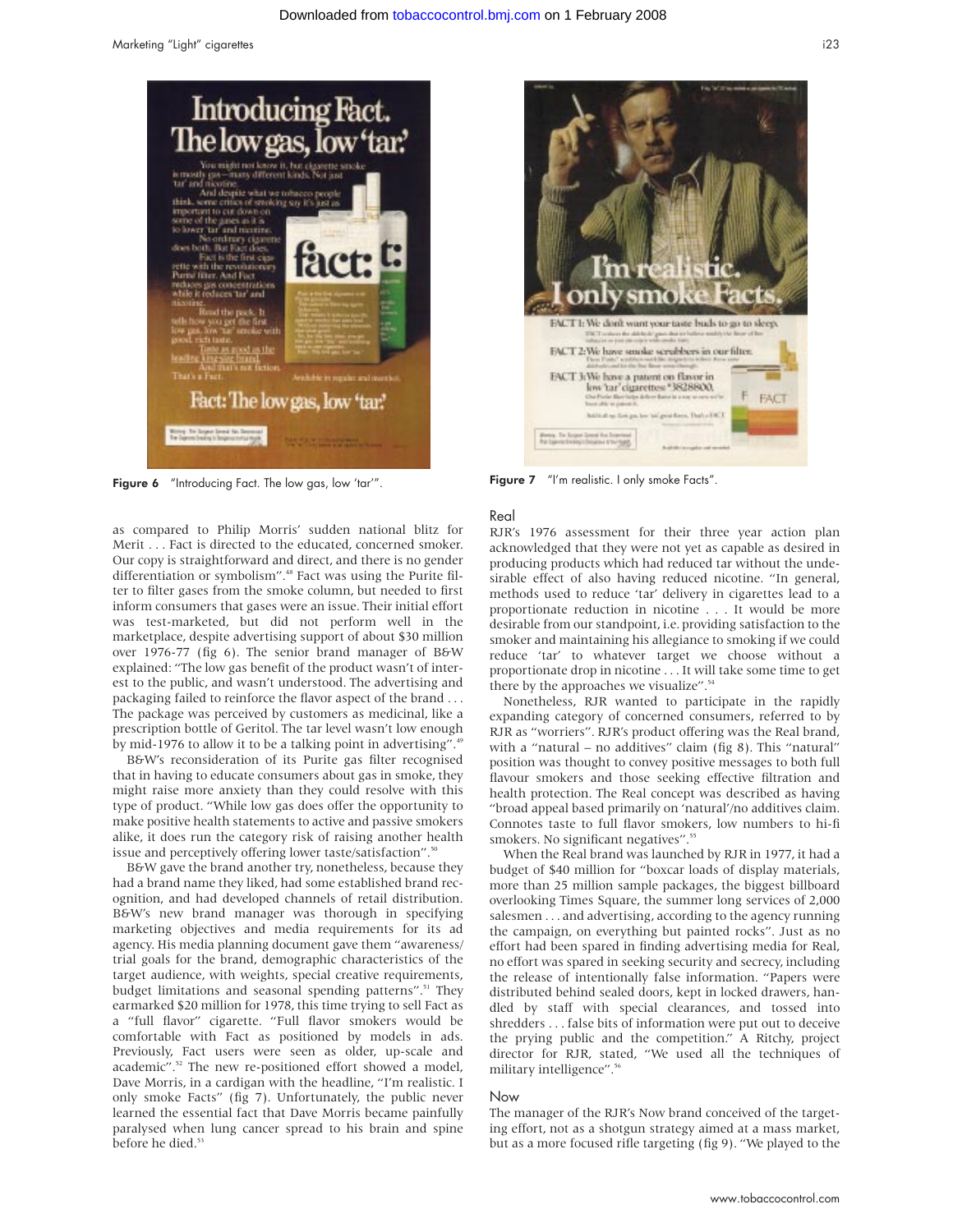



special needs of smokers . . . NOW: Lowest tar and sophistication. Our efforts were highly targeted in terms of advertising copy, media, point-of-sale, and consumer sampling . . . Against the highly concerned urbane smoker".<sup>57</sup>

## Camel Lights

The high stakes in the competition within the cigarette trade led to extensive testing of new products and their marketing before committing to full deployment. The care with which even line extensions of familiar products were executed is seen in the efforts of RJR in preparing to introduce Camel Lights. This new product variation was tested in six cities in a multivariable experimental design testing three advertising



Figure 9 "There are many reasons to smoke Now" (1976).

concepts, four package designs and two levels of ad spending, equivalent to \$15 and \$29 million on a national basis. With the stated goal of wanting "Camel to escape its older, masculine, downscale imagery", three brand positionings were tried: "slightly masculine, modern and upper-middle class".<sup>58</sup>

#### Winston Light 100s

When promoting its Winston Light 100s in 1978, RJR placed emphasis on the distribution of product samples to complement its advertising. This promotional effort generally sought to influence consumer perceptions, with focus placed on the brand users and the taste dimensions of the product. "WINSTON LIGHT 100's Promotion Plan. Promotion Objectives . . . Image Perceptions Desired: A user image which is feminine, contemporary, style conscious, young-at-heart, sensitive and relatively sophisticated".<sup>59</sup>

## MARKETING AND ITS CONSEQUENCES Advertising budgets

The advertising spending for new low yield products from 1976 to 1978 was awesome and commanded a very disproportionate share of the firms' total advertising budgets—shareof-voice (SOV). Contemporary advertising trade accounts described this promotional flurry as "a numbers game that boggles the mind while promising to relieve the lungs".<sup>60</sup> New brands and product line extensions (variations of familiar brands) were introduced with major budgets as shown in the box below.<sup>61</sup>

"The phenomenal growth of hi-fi brands is, in part, a self-fulfilling prophecy. Hi-fi expenditures have grown from 7% SOV in 1972 to 45% in 1977, much faster than actual segment growth".<sup>62</sup> "[T]he low tar revolution [of 1976ff] is not ignited by a particular event, such as a Reader's Digest article, a Surgeon General's Report, etc.; it happens quietly based on technologically improved products and consumers' desire for a reasonable compromise and the industry's massive advertising support leading category development".<sup>63</sup>

#### Packaging and press relations

Packaging design is important in affecting consumer perceptions of relative safety, and even taste. "Red packs connote strong flavor, green packs connote coolness or menthol and white packs suggest that a cigaret [sic] is low-tar. White means sanitary and safe. And if you put a low-tar cigaret [sic] in a red package, people say it tastes stronger than the same cigaret [sic] packaged in white".<sup>6</sup>

Not surprisingly, then, most "Light" and "Ultra Light" cigarettes are in predominately pale or white packaging with minimal adornments, albeit not all are. RJR gave Now a "modern, chrome-and-glass look designed to appeal to upscale city and suburban dwellers". Philip Morris' successful Merit connotes a "flamboyant, young-in-spirit image" (to offset low-tar's dull image) with big yellow, brown, and orange racing stripes.<sup>64</sup>

To supplement and reinforce their advertising efforts, B&W conceived of public relations and political activities so that consumers would see apparently independent endorsements

| Advertising budgets for the new low yield products |                 |                 |  |
|----------------------------------------------------|-----------------|-----------------|--|
| Merit                                              | 44 million      | (1976)          |  |
| Now                                                | \$23 million    | (1976)          |  |
| Fact                                               | \$20 million    | (1976)          |  |
| Real                                               | \$29 million    | (1977)          |  |
| Decade                                             | \$24 million    | (1977)          |  |
| Camel Lights                                       | $$25.3$ million | (1978)          |  |
| Carlton                                            | $$15.3$ million | (1976)          |  |
| Vantage                                            | \$20.6 million  | (1976/1977)     |  |
| Golden Lights                                      | $$21.0$ million | $(1976 - 1978)$ |  |
| Marlboro Lights                                    | $$20.1$ million | $(1976 - 1978)$ |  |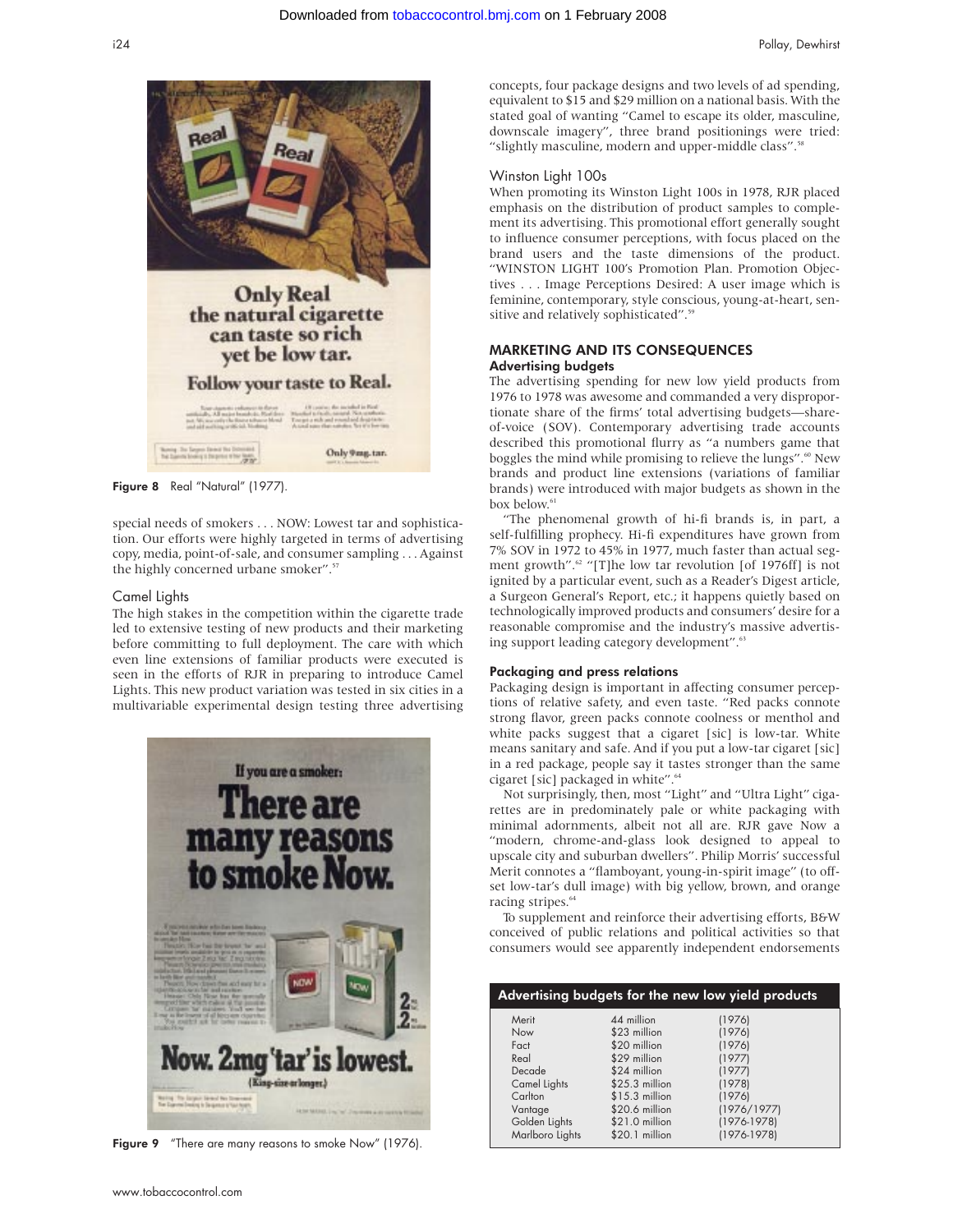of low yield products. This would reinforce advertising impressions about the virtues of low tar products with seemingly independent "news" from credible sources. "B&W will undertake activities designed to generate statements by public health opinion leaders which will indicate tolerance for smoking and improve the consumer's perception of ultra low 'tar' cigarettes (5 mg. or less) . . . Through political and scientific friends, B&W will attempt to elicit . . . statements sympathetic to the concept that generally less health risk is associated with ultra low delivery cigarette consumption".<sup>65</sup>

## Capturing consumer concerns

During all of this promotional activity, many consumers considered, tried, and even switched to the nominally lower yield products, and did so primarily in pursuit of better health. When asked if and why some brands were thought to be better for health, smokers showed that they had bought the idea that the nominally low yields were meaningful.

"More people have switched brands in the past year, and the largest group of switchers have gone to low tars. Even among those who have not switched to a low tar brand, there is fairly high disposition among smokers to consider switching to one. This is probably attributable to the continuing concern over smoking and health". "The low tar brands have cornered opinion that to the extent any brands are better for your health, they are . . . The brands named were almost exclusively low tar brands, with the older low tar brands (Vantage, True, and Carlton) getting most mentions. Considering the short length of time they have been on the market, both Merit and Now had comparatively good mention . . . it is the lower tar content of these brands that make people say they are better for health. When asked why the brands they named were better for your health, answers overwhelmingly were concerned with lower tar content".<sup>66</sup>

When the motivations for smoking ultra low tar cigarettes were studied by Philip Morris' contractors in 1978, representatives of the Brand Management Group, Marketing Research Department, and the advertising agency observed the discussion groups from behind a two way viewing mirror. All of the motives elicited specific to this product form were health related. "[W]ith respect to ultra low tar brands there appear to be particular additional motivations for smoking this type of cigarette. These include: A—Voluntary desire for a safer cigarette. B—Increasing awareness and concern about possible hazards of smoking. C—Health problem forcing a change to a safer cigarette (as an alternative to not being able to quit). D—Peer and family pressure to smoke a safer cigarette (as an alternative to not being able to stop smoking). E—Mental commitment to do something about smoking habits".<sup>6</sup>

The reassurance of apparent low yields led many to switch rather than quit. "It is useful to consider lights more as a third alternative to quitting and cutting down—a branded hybrid of smokers' unsuccessful attempts to modify their habit on their own".<sup>68</sup> "In point of fact, smoking an ultra low tar cigarette seems to relieve some of the guilt of smoking and provide an excuse not to quit".<sup>69</sup> True's campaign in the 1970s spoke directly to the desire to quit, portraying quitting and smoking True as equivalent alternatives (fig 10).

## Lessons learned about marketing

Tobacco manufacturers saw advertising, and marketing efforts more generally, as vital to how consumers perceived the product, themselves, and ultimately how well various firms succeeded. Lorillard listed the psychological role of marketing as key, right alongside of the product's capacity to deliver the physiological stimulation of nicotine. "[L]et me try to define the elements of product acceptance (given sales distribution and trial) as they relate to tobacco products . . . The value or price of the product is a factor . . . The second element in acceptance is psychological. One principle component of this element arises from our marketing effort . . . The third element in acceptance is physiological, being comprised largely of the nicotine-induced stimulation".<sup>7</sup>

RJR wanted advertising that affected the ways in which consumers saw themselves and presumed themselves to be perceived by others (that is, "Products targeted to social symbolism and enhancing social acceptability of cigarette smoking").<sup>71</sup> In 1976, RJR briefed their ad agency, Ogilvy  $\delta$ Mather, with the following summation of the importance of advertising which provided psychological symbolism to consumers. "[T]here are the traditional needs which form the very basis for the cigarette industry's existence. These are primarily physiological responses—the primary reason for people smoking. I refer to nicotine. And, as marketers, we cannot lose sight of the secondary traditional needs of consumers . . . social symbolism, virility, status, etc. which is depicted by appropriate advertising".<sup>72</sup>

B&W clarified that this social symbolism was not reflecting reality for smokers, but rather the dream world they aspired to. "Successful cigarette brands have established and maintained consistently over time distinctive brand personalities . . . Role of cigarette marketing is establishing and managing of a distinctive image . . . Recognize that successful campaigns create a world to which the consumer aspires with the cigarette serving as an enabling device to access that world. Association with this world is both pleasurable and aspirational."73

B&W articulated the dual objectives of good advertising providing reassurance about healthfulness (without, of course, doing so in a heavy handed way to induce defensiveness) and also providing a socially attractive brand image the smoker could acquire when buying and displaying the package. "Good cigarette advertising in the past has given the average smoker a means of justification on the two dimensions typically used in anti-smoking arguments: 1. High performance risk dimension . . . 2. Ego/status risk dimension- ...For some smokers reduction in physical performance risk is paramount, for others reduction in 'ego/status' risk comes first . . . All good cigarette advertising has either directly addressed the anti-smoking arguments prevalent at the time or has created a strong, attractive image into which the besieged smoker could withdraw" [emphasis in original].<sup>74</sup>



Figure 10 Quit or smoke True as equivalent options (1976)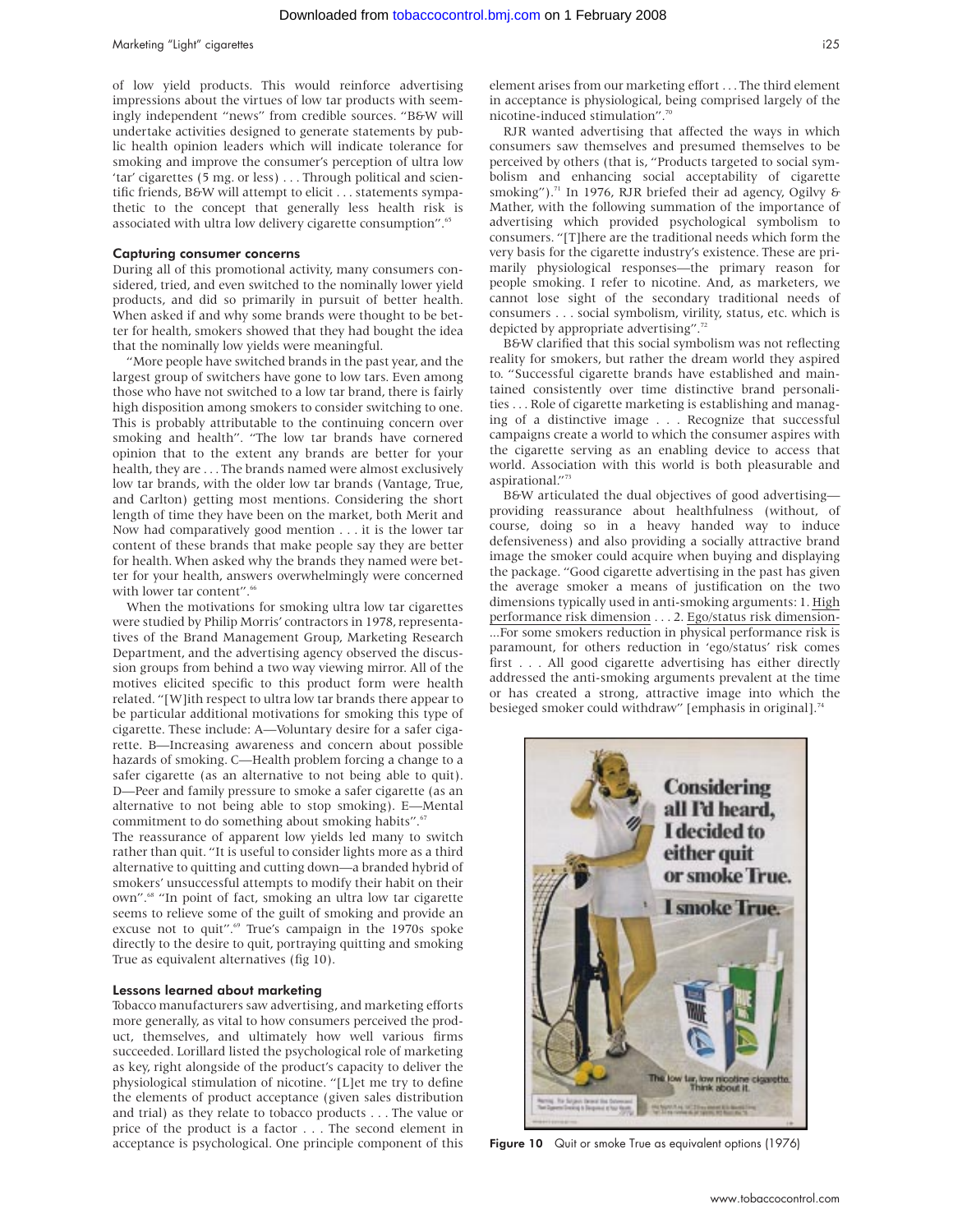The international headquarters of B&W's parent firm, British American Tobacco, counselled that new marketing approaches should "create brands and products which reassure consumers, by answering to their needs. Overall marketing policy will be such that we maintain faith and confidence in the smoking habit . . . All work in this area [communications] should be directed towards providing consumer reassurance about cigarettes and the smoking habit ... by claimed low deliveries, by the perception of low deliveries and by the perception of 'mildness'. Furthermore, advertising for low delivery or traditional brands should be constructed in ways so as not to provoke anxiety about health, but to alleviate it, and enable the smoker to feel assured about the habit and confident in maintaining it over time" [emphasis in original].<sup>75</sup>

## Policing deceptive practices

## Triumph

Effective policing of deceptive advertising of low tar products came from competitors, rather than the FTC or any other agency. In one case, Lorillard used data from a taste comparison test to imply a consumer preference for its Triumph brand. The Lorillard survey showed 36% favoured Triumph over Merit, 24% rated them even, and 40% favoured Merit when preferences were obtained after subjects knew the products' tar levels). The enjoined statement took advantage of the 24% of consumers with no preference by claiming, "An amazing 60% said 3 mg Triumph tastes as good or better than 8 mg Merit".<sup>76</sup>

The trial evidence included submissions by Philip Morris and RJR of 11 different types of consumer research, including: monadic product tests (for reactions to products in isolation); paired comparisons (testing against one another); a study measuring the importance of various attributes to various smoker segments; and four "communications tests", including the Philip Morris Ad Communications Test and three Batten, Barton, Durstine, & Osborne (BBDO) copy tests. This indicates what was routine in the advertising of these cigarettes, as both Philip Morris and their ad agency BBDO had their own ad tests custom designed for frequent use, none of which have apparently been produced in litigation to date.<sup>77</sup>

#### Barclay

With the FTC yield data providing apparent accreditation, consumers were likely to perceive yield numbers as valid and meaningful, and so thought the industry. When B&W brought the Barclay product to market in 1981, it did so with an ad campaign calling the product 99% tar free. The product's structure generated phenomenally low yield data in the FTC test. This caused alarm among B&W's competitors, who petitioned the FTC for help, and in doing so disclosed their awareness that the FTC testing procedure was flawed and the yield data invalid for human smokers.

"This generation of products, or the next, could easily be products which will deliver NO 'tar' or nicotine when smoked by the FTC method, and yet when smoked by humans essentially be unfiltered cigarettes. Such products could (and would) be advertized [sic] as 'tar-free', 'zero milligrams FTC tar', or the 'ultimate low-tar cigarette', while actually delivering 20-, 30-, 40-mg or more 'tar' when used by a human smoker! They will be extremely easy to design and produce . . . Such cigarettes, while deceptive in the extreme, would be very difficult for the consumer to resist, since they would provide everything that we presently believe makes for desirable products: taste, 'punch', ease of draw and 'low FTC tar'" [emphasis in original]. $78$ 

## **Carlton**

A very desirable brand image was created for Carlton, especially by ads promoting Carlton in a hard box, emphasising its very low machine yield numbers (fig 11). Unfortunately, consumers purchasing Carlton in the store typically acquired soft packs. Although consumers might well have expected that they were getting the identical product in a different box, it was in fact a very different product.

"FTC's present system further contributes to consumer deception because it allows some cigarette companies to promote heavily a 'box' brand, without adequately distinguishing it from the soft pack of the same brand name, which delivers considerably more 'tar'. In fact, however, the companies produce such a small volume of the box brand as to make it a phantom brand that is rarely found in the marketplace. On the other hand, the soft-pack version bearing the identical brand name and package design but testing at a considerably higher 'tar' level, is the version readily available to the consumer" [emphasis in original].79

## Re-examining smoker psychology

Consumer research sought an ever more subtle understanding of smokers' psychology. RJR commissioned in-depth psychological research from Social Research, Inc in 1982 to closely compare the smokers of Vantage and Merit on the basis of their smoking histories, beliefs about the filter, and other responses to advertising, and their personalities. In-depth interviews delved into the psychological subtleties of respondents with detailed discussion centred on their comparative personality structures.

"As personalities, Vantage smokers seem more complex and more colorful. Overall, they have an upbeat attitude toward life, but in their eager openness they can reveal that they also harbor some less conventional tendencies, experiences and fantasies. Control, decisiveness and independence are important to Vantage people. They want to believe that they are their own person, someone who is self-made and self-taught. They boast about their reservoir of inner strength that gives them the self-confidence to meet life head-on".

"Merit smokers are more conventional. They are not ordinary or humdrum, but their personalities are not as multi-dimensional. Their self-assurance operates up to certain limits; they avoid going beyond these limits for fear of losing control. They do not have as strong a sense of self. They count on others for help and guidance. Being less fiercely independent, they are more people oriented, more responsive to established values and standards".<sup>80</sup>



Figure 11 Carlton Box "phantom brand" (1985).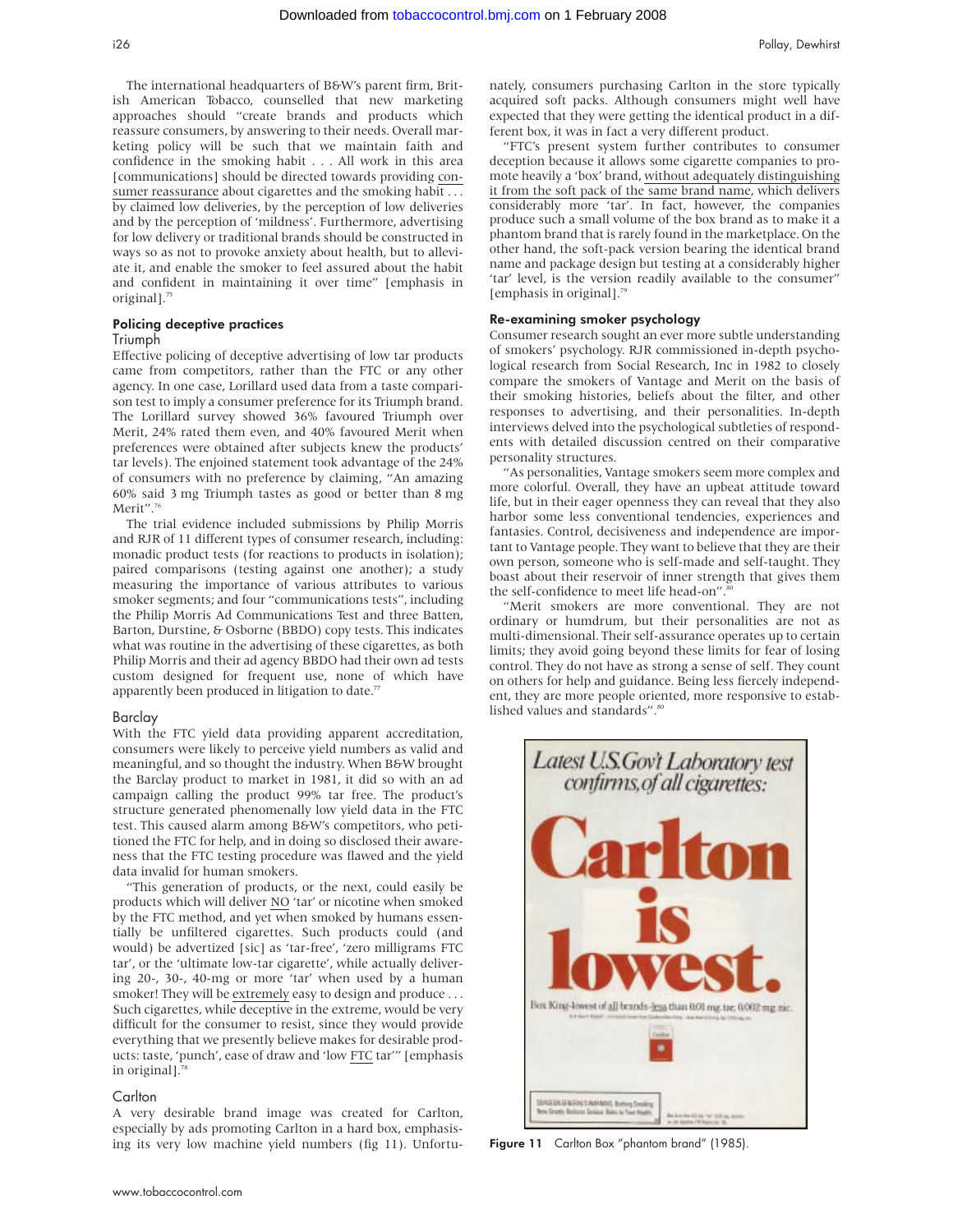Marketing "Light" cigarettes i27



Figure 12 Merit Ultra Light "sea" campaign (1986).<br>Figure 13 Vantage "To smoke or not to smoke" (1974).

Philip Morris, by the mid 1980s, was thinking about smokers as grouped into four segments: "Denier/Dedicated Smokers; Imprisoned Smokers/Compensators; Stubborn/ Resentful Smokers; and 'Closet' Smokers". Because all smokers were beleaguered by changing public norms about smoking, Philip Morris saw it as essential that advertising maintain and reinforce smokers' self perceptions. "The issue today is social acceptability. Tell me it is all right for a person like me to smoke. Tell me I am not personally offensive or unlovable because I smoke. Tell me I am not a social outcast because I smoke. Tell me smoking is not the most crucial choice in my life. Tell me I am not different from every one else just because I smoke. Give me positive role models . . . Tell me my career and future are not jeopordized [sic] when I smoke that I will not be viewed as a nervous, anxious person with 'a bad habit;' that I can smoke and still be 'dressed for success'" [emphasis in original].<sup>8</sup>

## Picturing lifestyles

## Merit Ultra Lights

When Merit Ultra Lights were introduced in 1983, the advertising programme had an \$80 million media budget, not even accounting for retail promotional efforts. This advertising featured imagery of large sailing ships in what was termed the "sea" campaign (fig 12). The executions not only showed young people in an enviable, carefree, affluent lifestyle and a pristine environment, they also were careful to avoid any suggestions of danger. "[I]n 1983, we adopted the sea campaign . . . First, to create an identity for Merit as the taste brand of low tars, and second to create an image for the brand which could be extended into promotions and retail materials . . . we showed young people on pleasure boats enjoying their leisure time and smoking Merit. We deliberately tried to avoid dangerous looking water".<sup>82</sup>

## Vantage

Images and ad copy had to be carefully selected, lest the ads reinforce fears rather than offer reassurance. In 1980, one Vantage ad made direct reference to "what you may not want" from a cigarette, only to discover that it alarmed some readers about cancer. "The fact that a Vantage ad dares to raise the issue of 'what you may not want' generates defensiveness



toward smoking in general, and a feeling of discomfort. The reference to the taste of Vantage is lost; overpowered by the implications of tar, nicotine and cancer". A Vantage ad headlined "To Smoke or Not to Smoke" ran in both the US and Canada (fig 13). It stated that "Vantage is the cigarette for people who may have second thoughts about smoking and are looking for a way to do something about it". According to a RJR operational plan, the basic strategy was "positioning Vantage as the only contemporary choice for intelligent smokers".<sup>83</sup>

By 1986, Vantage was targeting a younger audience and sought to create an image of being "energetic, action oriented" (fig 14). Because "the appeal is purely visual, making the photography the most critical element of almost every campaign", they hired a photographer to "bring out the high energy and supersaturated color we wanted . . . [in] a bold graphic statement". The campaign showed solo "athletes involved in risky, high action, non-team sports . . . the ads suggest VANTAGE smokers lead high energy life styles".<sup>84</sup> The preshoot planning took months to scout location and select talent. The photographic shoot required a staff of 25, working over three tightly scheduled days, starting at dawn, and shooting from helicopters. All models wore red to emphasise pack colours.

## **DISCUSSION**

## The value of official ratings

Some members of the industry have long found the appearance of governmental vetting to be a desirable factor usable in advertising. The federal government adoption of a "uniform and reliable testing procedure" consistent with the methodology of Philip Morris also seemed beneficial to Philip Morris. Philip Morris foresaw in 1964 that such test results could be used in advertising copy, as they communicated that an official government agency had vetted the product(s) as well as possibly providing data of competitive advantage. "Apart from possible legal requirements, such a policy would enhance advertising opportunities".<sup>85</sup>

More recently, B&W saw the benefit to them, even if not to the public, in government evaluations and rating procedures. While the industry preferred to go unregulated, regulation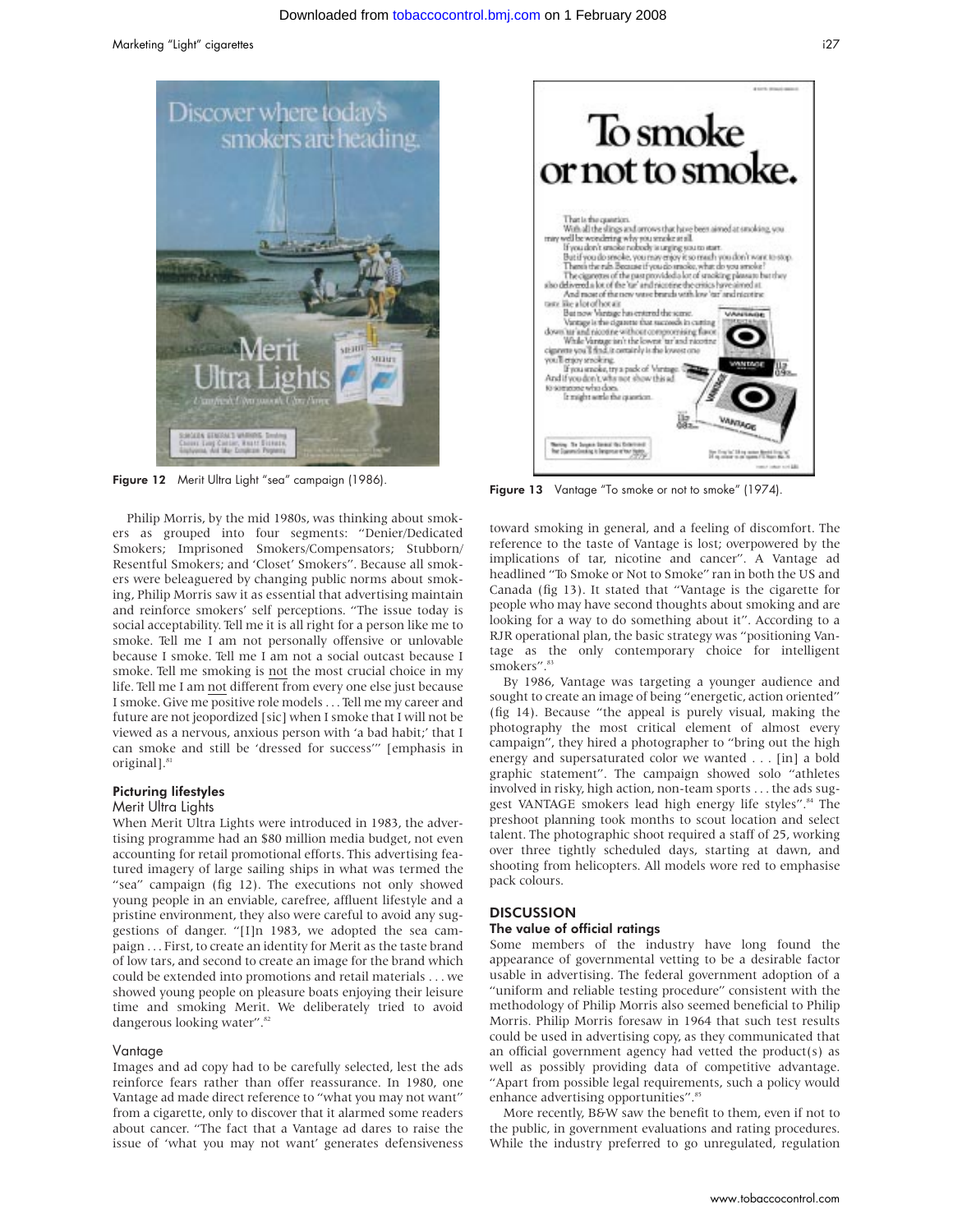

Figure 14 Vantage "energetic action" photography (1987). Figure 15 Carlton "Thinking about Number 1" (1999).

offered some benefits, namely prospects for greater stability and the appearance of governmental approval of their products by official testing procedures ("for example, by capitalizing on official tar and nicotine ratings in cigarette advertising").<sup>86</sup>

The promotional value of the FTC data indicates that it is in the industry's self interest to protect the credibility of the FTC procedure. "Inherent limitations of the FTC cigarette testing program, and borderline low-'tar' advertising practices resulting from the way the test results are reported have contributed to substantial consumer confusion and misunderstanding. This situation threatens to erode public confidence in both the FTC's test reports and the industry's advertising claims".<sup>87</sup>

#### Poor information, but rich imagery

Cigarette advertising is notoriously uninformative, with characteristic forms using veiled health implications and pictures of health along with vague promises of taste and satisfaction.<sup>88</sup> Occasionally ads for new technological developments called attention to the filter design with allusions to its effectiveness, yet nearly always remained unspecific about what constituents of tobacco or its smoke were being filtered and what health/safety consequences were warranted. Only the machine yield tar and nicotine information is given, and presented as if rich with implications. For example, smokers are now encouraged to "start thinking about number 1" and use Carlton Ultra Ultra Light (fig 15).

#### Consumer ignorance

The cigarette industry has not voluntarily utilised advertising to inform consumers in a consistent and meaningful way about any of the following: (1) the technologies employed in fabricating the products; (2) the constituents added in the manufacturing processes; (3) the residues and contaminants that may be present in the combustible column; (4) the constituents of smoke that may be hazardous; (5) the addictiveness of nicotine; or (6) the health risks to which its regular consumers and anyone surrounding them are inevitably exposed. Rather, advertising for low yield products has relied on pictures of health and images of intelligence, misleading consumers into believing that filtered products in general, and low tar products in specific, are safe(r) relative to



other brands. Thus, it is not surprising that most consumers show ignorance of even the most basic characteristics of the smoke they consume.

## Marketing/advertising works

While the technological means to produce low yield products might seem important, to industry insiders it was the marketing sophistication that was even more crucial in determining the relative success of various firms. The chairman and CEO of Philip Morris defended advertising eloquently within a trade ad. "Those of us in the business of building brands don't have to be sold on the importance of advertising or on the necessity for advertising. For me, there is still nothing more exciting in business than to watch effective advertising work its magic in the marketplace. For when a brand is acknowledged and accepted by the consumer, it becomes something much more than what it really is . . . we invest \$2 billion annually in advertising. It's worth every penny. For we believe that a strong brand gives the consumer another whole set of reasons—emotional and personal—to act".<sup>89</sup>

## **CONCLUSIONS**

We have reviewed multiple tobacco industry documents from all of the major US firms and validated and elaborated upon these with information from marketing trade sources. Our review reveals the importance of marketing and advertising to the vitality of this industry, and the many means used to create an appearance of healthfulness for their cigarette products, especially those with nominal low yields. To summarise:

1. Nicotine is a design feature of cigarette products, and an essential design feature (a "sine qua non"). Corporate documents reflect the industry's fear of consumers becoming weaned from smoking if not maintained with sufficient nicotine. Products which fail to deliver adequate nicotine satisfaction and "taste" experience risk being rejected by consumers.

2. Consumer knowledge, beliefs, attitudes, opinions, and behaviour have been routinely and extensively studied by the industry and the firms it has hired (that is, market research firms, motivation researchers, and ad agencies).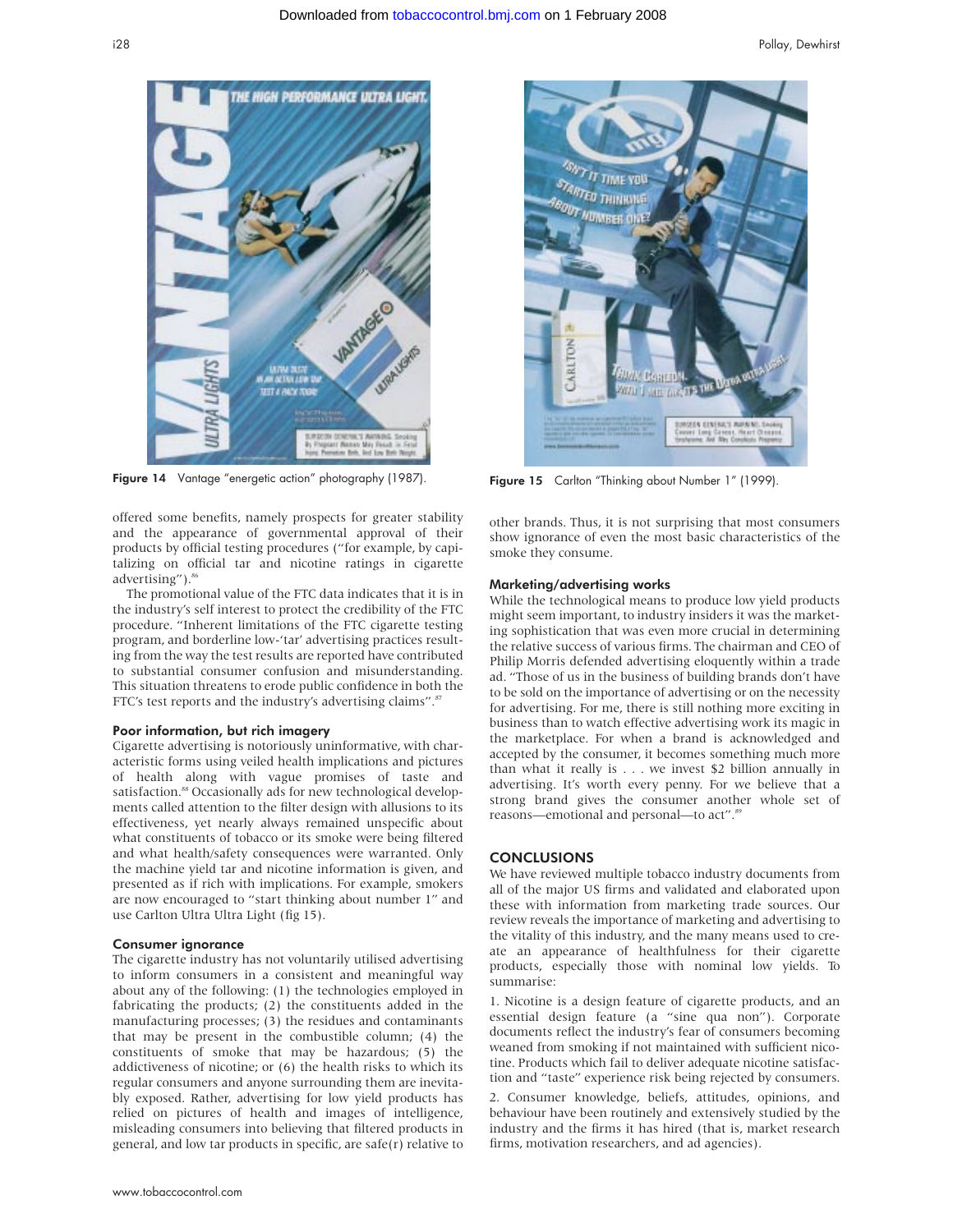3. Health concerns of a serious nature have been present among some smokers since at least the 1950s. Women, older, and more highly educated smokers have long been more likely to manifest health concerns. The ramifications of these health concerns are anxieties, conflicts, shame, and guilt leading to a need for reassurance from advertising.

4. In the 1950s, the promotion of filters provided consumer reassurance with very explicit verbal representations about the health protection being offered. Once the nominal purpose of filtration was well understood by the consumer public, the healthfulness of filters was represented in more implicit means, using thinly veiled language (for example, "hospital white" filters, "Alive with Pleasure") and visual "pictures of health" (that is, lively behaviour and/or pristine environments).

5. The "image" or "illusion of filtration" is essential to the selling of cigarettes, whereas the fact of filtration is not. Consumer (smoker) opinion and perceptions are what governs their behaviour, not the medical or technological facts known to manufacturers and experts.

6. Many deceptive practices have been employed over the years, some continuing to the present, that foster and perpetuate the illusion that particular cigarette brands and forms are relatively healthy. These tactics include:

(a) *Using cosmetic ineffective filters*. Some brands relied on the credibility of filters established by the pioneering brands, and offered products with filters that were essentially cosmetic, without notable efficacy.

(b) *Using medicinal menthol*. Menthol was introduced into some products to capitalise on its "pseudo-health" benefit, a consumer perception derived from experiencing menthol elsewhere in the medicinal context of cough and cold remedies.

(c) *Loosening filters*. Once established in the public's mind as having effective filtration, Kent offered several successive generations of product in the 1950s and 1960s that were seemingly "new and improved", yet in fact delivered ever more tar and nicotine.

(d) *Using high tech imagery*. New filters were presented that seemed to be the fruits of scientific research (that is, technologically innovative), such as charcoal filters, dual filters, chambered filters, recessed "safety zoned" filters, gas trap filters, etc. Promotions for these products rarely specified the hazardous elements being filtered.

(e) *Using virtuous brand names and descriptors*. Brands were given names to imply state-of-the-art technology and/or a virtuous product (for example, Life, Merit, Now, True, or Vantage). Product variations became described in technically meaningless, but seemingly virtuous, descriptors like "Mild", "Ultra", "Light", or "Super-Light".

(f) *Adding a virtuous product to a product line*. Some product lines had wide ranging tar and nicotine deliveries in the same brand family. The best of these was used for advertising purposes to reassure consumers while selling other product varieties. When the best product variant was featured in ads but rarely sold in the stores, it was described by competitors as a "phantom brand".

(g) *Fooling the machines and using the data to fool smokers*. Filters and cigarette papers were developed starting in the 1950s which "air conditioned" the smoke, diluting the smoke column with side stream air. When smoked by machines, as in FTC tests, low tar and nicotine numbers resulted, desirable for promotional purposes, but higher yields were obtained by real people, desirable in satisfying nicotine addiction.

7. The testing of products by official government agencies, like the FTC, provides the industry with credibility, and data that proves useful for promotional purposes.

## What this paper adds

Previous research has examined internal tobacco industry documents to provide summary evidence of the marketing and research agendas of various tobacco manufacturers. The widest attention has been directed toward the importance of youth as a "starter market".

This historical analysis of trade press and internal industry documents focuses on the development, intent, and consequences of US tobacco industry advertising for low machine yield cigarettes. Our analysis reveals that over the past 50 years advertisements of filtered and low tar cigarettes were intended to reassure the many smokers who were anxious about the health risks of smoking. The findings add credence to the claim that brand descriptors such as "Mild", "Light", and "Ultra-Light"are deceptive and misleading to consumers, and thus need to be addressed by public policy initiatives.

8. Low yield cigarettes were heavily promoted. Promotional programmes for cigarettes have been lavishly funded in general, with advertising in multiple media. A disproportionate amount of this funding promoted low yield products when they were introduced in the 1970s.

9. Little or no meaningful information is contained in cigarette promotion about the product, its ingredients and additives, the technology of filtration, the hazardous constituents of smoke, or the health consequences of smoking.

10. Consumer ignorance and confusion has been persistent over decades. While smokers that switch to low yield brands manifest faith in their relative healthfulness, few consumers know the true delivery characteristics of the brands they smoke. Even their general impressions are not too accurate.

11. Cigarette advertising addresses both the smoker's ego/ status needs, as well as the need for health reassurance. Successful advertising creates brand imagery which affects self perceptions and the social symbolism of smoking. Successful advertising also maintains the illusion of healthfulness, without being so obvious as to provoke anxieties and defensiveness, and sustains "faith and confidence in the smoking habit".

12. Marketing activities (that is, product design, packaging, PR, retail activities, etc) and advertising have proven essential to maintaining the financial vitality of the cigarette industry by maintaining the apparent vigour of the cigarette product.

13. Images have succeeded while facts have failed. Cigarette advertising has successfully created the "impression" or "illusion" of healthfulness, while relying primarily on visual images of lifestyles, implications of social status, and healthfulness. Consumers, with too few facts provided to guide them, cannot make truly informed decisions.

#### ACKNOWLEDGMENTS

Timothy Dewhirst is a recipient of a National Health PhD Fellowship from Health Canada/Canadian Institutes of Health Research.

.....................

#### Authors' affiliations

R W Pollay, T Dewhirst, University of British Columbia, Vancouver, BC, Canada

## REFERENCES

- 1 **Pollay RW**. Promotion and policy for a pandemic product: notes of the<br>history of cigarette advertising (US). *Tobacco Litigator's Bookshelf*<br>1989;**4.7 TPLR**:6.30–6.79.
- 2 Whelan EM. A smoking gun: how the tobacco industry gets away with m*urder*. Philadelphia: Geo. Stickley, 1984:90.<br>3 **Pollay RW**. Filters, flavors . . .flim-flam, too!: cigarette advertising content
- and its regulation. Journal of Public Policy and Marketing 1989; 8:30-9.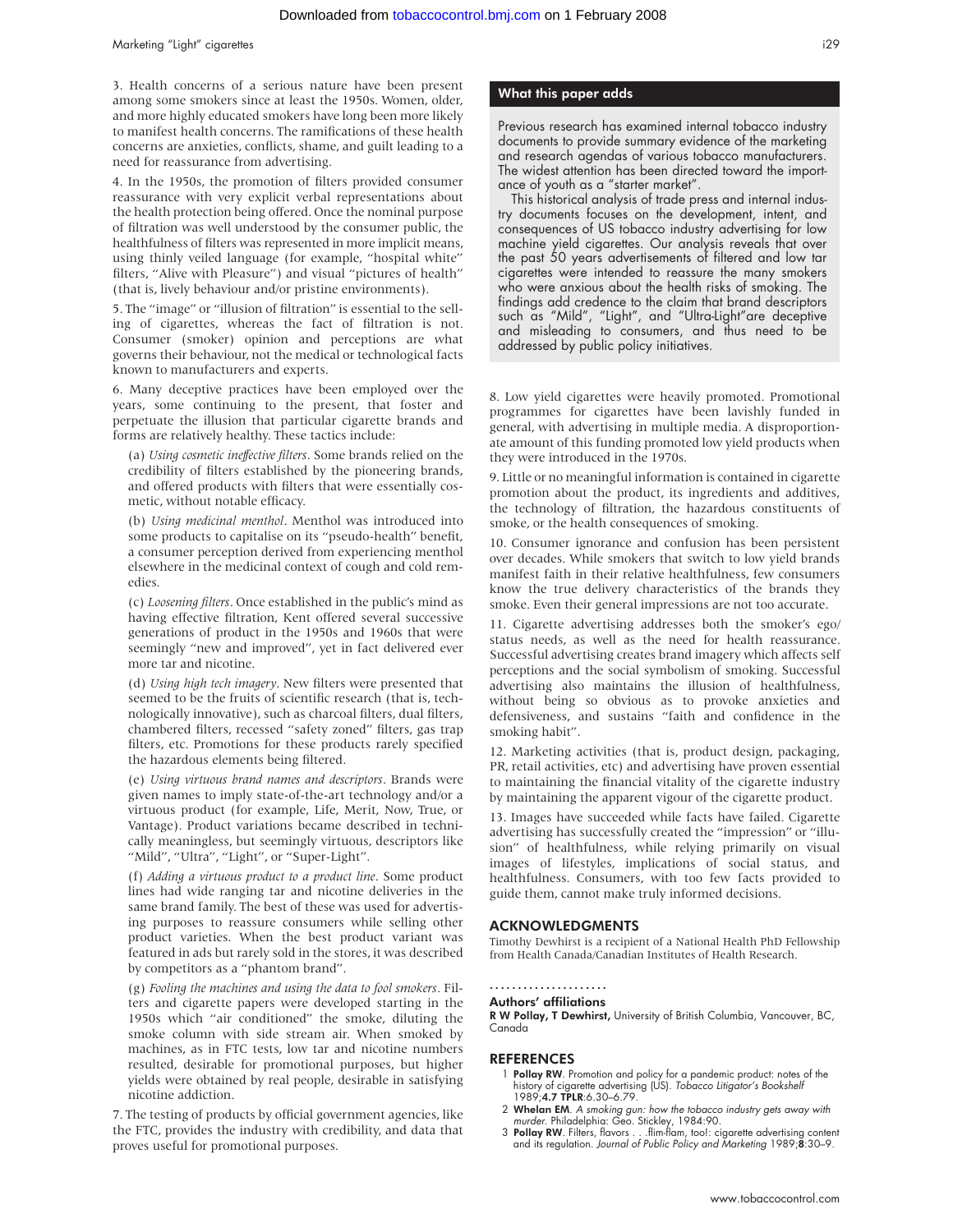- 4 Johnston Jr ME. Market potential of a health cigarette. Special report no. 248. Philip Morris document June 1966:16. Bates No. 1000338663.
- 5 **Federal Trade Commission**. Trade regulation rule for the prevention of unfair and deceptive advertising and labelling of cigarettes in relation to the health hazards of smoking and accompanying statement of basis and pu
- 6 Pepples E. Industry response to cigarette health controversy. Brown & Williamson document 4 February 1976:2. Bates No. 779063894, available at http://www.library.ucsf.edu/tobacco/docs/html/2205.01/ 2205.01.2.html
- 7 Oxtoby-Smith Inc. A psychological map of the cigarette world.<br>Prepared for Ted Bates and Brown & Williamson. August 1967:26.<br>Produced in Texas AG litigation, TAG #777152146.<br>8 O'Keefe AM, Pollay RW. Deadly targeting of w
- 1996;51:67–9.
- 9 Abrams T, Crist P, Kaczynski S, et al. Undated attorney work product. Prepared for Jones, Day, Reavis & Pogue. Brown & Williamson document. Bates No. 681879254/715.
- 10 Latimer FE. Cigarette advertising history. Brown & Williamson document, 29 November 1976:5. Bates No. 680086043.
- 11 Blatnik J. Making cigarette ads tell the truth. Harper's Magazine August
- 1958;217:45–9.
- 
- 12 Chambers RL. U.S. cigarette history. Brown & Williamson document, 21<br>September 1979: np. Bates No. 660110385-660110386.<br>13 Cunningham & Walsh. Kool: 1933-1980. A retrospective view of<br>Kool. Brown & Williamson document 1 676019314.
- 14 Wakeham H. Smoking and health: significance of the report of the Surgeon General's committee to Philip Morris Incorporated. Philip Morris<br>Research Center. 18 February 1964:8. Bates No. 1000335622.<br>15 Johnston Jr ME. Market potential of a health cigarette. Special report<br>no. 248. Philip
- 
- 16 Oxtoby-Smith Inc. A psychological map of the cigarette world.<br>
Prepared for Ted Bates and Brown & Williamson. August 1967:6, 14,<br>
23. Bates No. 777152126, 777152118, 777152143.<br>
17 Alex Gochfeld Associates Inc. The pres
- Prepared for The American Tobacco Company. March 1969:9. Produced in Minnesota litigation, available at http:// www.bw.aalatg.com. 18 Kieling RF. Implications for Kent. Director of Market Research. 31
- August 1964:3–5. Bates No. 01140938-01140940.
- 19 Johnston Jr ME. Market potential of a health cigarette. Special report no. 248. Philip Morris document June 1966:1–2, 5. Bates No. 1000338648, 1000338649, 1000338652.
- 20 Teague CE. Proposal of a new, consumer-oriented business strategy for RJR tobacco company. 19 September 1969:9–10. Bates No.<br>500915709-500915710.<br>21 **Anon**. The product in the early 1980s. BAT Co document. 29 March
- 1976:2. Bates No. 110069975.
- 22 Tindall JE. A new low delivery segment. Philip Morris USA Research
- Center. 22 May 1973:16. Bates No. 1002473802.<br>23 S**chori TR**. Tar, nicotine and smoking behavior. Philip Morris USA.<br>Research Center. November 1971:1. Bates No. 2062951584.
- 24 Teague CE. Research planning memorandum on the nature of the tobacco business and the crucial role of nicotine therein. RJR document.<br>14 April 1972:3 Document or Bates No. 7578.<br>25 Dickerson JP, Woods JD. Low "tar" cigarette prototype. RJR Inter-office<br>memorandum. 19 February 1975:2
- 
- 26 Fitzgerald CW, Senkus M, Laurene A, Kecseti FM (presenters). New product/merchandising directions: a three year action plan. RJR document. 19 August 1976:1, 38. Bates No. 501143244, 501143259.
- 27 Oldman M. Products/consumer interaction. BAT Co document. 19 May
- 1981:2. Bates No. 109383263. 28 Anon. Purite filter. Brown & Williamson document ∼1977:4, 13. Bates No. 777076771, 777076780.
- 29 **Marketing and Research Counselors, Inc**. What have we learned<br>from people? A conceptual summarization of 18 focus group interviews<br>on the subject of smoking. 26 May 1975:9: Bates No. 670171228.<br>30 **Oxtoby-Smith Inc**. A
- 
- Bates No. 777152144-777152145.<br>31 **DeGarmo Inc. Research Department**. Conclusions and implications of<br>*True portfolio research*. Prepared for Lorillard. August 1974: np. Bates No. 03374671.
- 32 Hind JF, Fitzgerald CW, Ritchy AP. New brand orientation for Ogilvy & Mather, Inc. RJR document. 10 August 1976:63. Bates No. 501143762.
- 33 Marketing and Research Counselors, Inc. What have we learned from people? A conceptual summarization of 18 focus group interviews
- on the subject of smoking. 26 May 1975:2. Bates No. 670171221. 34 Anon. Merit history (script for slide presentation). Philip Morris document. 17 August 1990:13–14. Bates No. 2500114499-2500114500.
- 35 Anon. Young adult smoker life styles and attitudes. Prepared for Brown & Williamson. 1974:2, 7. Bates No. 680109281, 680109286.
- 36 O'Toole JE. The trouble with advertising. New York: Chelsea, 1981:94–5.
- 37 The Roper Organization Inc. A study of smokers' habits and attitudes with special emphasis on low tar cigarettes. Prepared for Philip Morris USA. May 1976:14. Bates No. 2022207319.
- 38 Kalhok AI, Short PL. The effect of restrictions on current marketing on marketing in the future. Brown & Williamson document May 1976:8. Bates No. 680040475.
- 39 Anon. Year 2000. BAT Co document. Exhibit 11,350, State of<br>Minnesota and Blue Cross and Blue Shield of Minnesota v. Philip Morris,<br>Inc, et al. 4 April 1979:1. Bates No. 109883101.<br>40 Kalhok A1, Short PL. The effect of r
- marketing in the future. Brown & Williamson document May 1976:11. Bates No. 680040478.
- 41 **Marketing and Research Counselors, Inc**. What have we learned from people? A conceptual summarization of 18 focus group interviews on the subject of smoking. 26 May 1975:1–2, 5, 12–13. Bates No. 670171220-670171221, 6
- 42 Anon. Concerned segment: long term strategic marketing analysis. RJR document. 27 March 1986:41. Bates No. 515112989.
- 43 Anon. The product in the early 1980s. BAT Co document. 29 March 1976:6. Bates No.110069979.
- 44 John J, Wakeham H. Breakthrough of the high taste, low tar cigarette—a case history of innovation. Philip Morris Research Center. 1977:8. Bates No. 2024824163.
- 45 John J, Wakeham H. Breakthrough of the high taste, low tar cigarette—a case history of innovation. Philip Morris Research Center. 1977:13–14. Bates No. 2024824168-2024824169.
- 46 Anon. Merit history (script for slide presentation). Philip Morris document. 17 August 1990:4. Bates No. 2500114502.
- 
- 
- 47 **Anon**. Brand report 12: cigarettes. Media Decisions 1976;**11**:148.<br>48 **Anon**. Brand report 12: cigarettes. Media Decisions 1976;11:146.<br>49 **Anon**. Brand report 23: cigarettes. Media Decisions 1977;1**2**:152.<br>50 **Anon**.
- 
- 
- 
- 777076768.<br>51 **Anon**. Brand manager in the hot seat. Media Decisions 1978;1**3**:68.<br>52 **Anon**. Brand report 23: cigarettes. Media Decisions 1977;**12**:154.<br>53 **Porter JH**. The last cigarette advertisement. New York State Jou
- 54 Fitzgerald CW, Senkus M, Laurene A, Kecseti FM (presenters). New product/merchandising directions: a three year action plan. RJR<br>document. 19 August 1976:91. Bates No. 501143279.<br>55 **Fitzgerald CW**, Senkus M, Laurene A, Kecseti FM (presenters). New
- product/merchandising directions: a three year action plan. RJR document. 19 August 1976: np. Bates No. 501143266.
- 56 Crittenden A. \$40 million for a real smoke. The New York Times, 15 May 1977: Sec. 3, 1ff.
- 57 Hind JF, Fitzgerald CW, Ritchy AP. New brand orientation for Ogilvy & Mather, Inc. RJR document. 10 August 1976:40. Bates No. 501143747.
- 58 Anon. Camel Lights marketing background. RJR document: np Bates No. 505254243-505254283.
- 59 Anon. Winston Light 100's promotion plan. RJR document: 261. Bates No. 503406611.
- 60 Anon. Brand report 23: cigarettes. Media Decisions 1977;12:150.
- 61 Anon. Triumph planning seminar: competitive advertising. Lorillard document. 25 February 1980: np Bates No. 89923112. 62 Anon. Purite filter. Brown & Williamson document ∼1977:14. Bates No.
- 777076781. 63 Cunningham & Walsh. Kool: 1933-1980. A retrospective view of Kool. Brown & Williamson document. 10 November 1980:55. Bates
- No. 676019361. 64 Koten J. Tobacco marketers' success formula: make cigarets [sic] in smoker's own image. Wall Street Journal, 29 February 1980:22.
- 65 Anon. What are the obstacles/enemies of a swing to low "tar" and what action should we take? Exhibit 26,185, State of Minnesota and Blue Cross and Blue Shield of Minnesota v. Philip Morris, Inc., *et al*. 2 July<br>1982:2–3. Bates No. 680592165-680592166.<br>66 **The Roper Organization Inc**. *A study of smokers' habits and attitudes*
- with special emphasis on low tar cigarettes. Prepared for Philip Morris USA May 1976:3, 19–20. Bates No. 2022207308, 2022207324-2022207325.
- 67 Goldstein/Krall Marketing Resources, Inc. A qualitative exploration of smoker potential for <sup>a</sup> new entry in the ultra low tar market category (two focused group interviews). Prepared for Philip Morris. January 1979: np Cover page Bates No. 2040066741, available at http://
- www.smokescreen.org/tdoc/ dispPage....0%22tar%22&HideComment=YES&parentID=38 252. 68 Anon. R&D/marketing conference. BAT Co document ∼1985:9, 13. Bates No. 100501589, 100501593.
- 69 Goldstein/Krall Marketing Resources, Inc. A qualitative exploration of
- smoker potential for <sup>a</sup> new entry in the ultra low tar market category (two focused group interviews). Prepared for Philip Morris. January 1979:12. Bates No. 2040066754.
- 70 Spears A. Untitled (re: costs of making tobacco products). Lorillard document. Exhibit 14,009, State of Minnesota and Blue Cross and Blue Shield of Minnesota v. Philip Morris, Inc, et al. 13 November 1973:
- 2–3. Bates No. 80634636-80634637. 71 Fitzgerald CW, Senkus M, Laurene A, Kecseti FM (presenters). New product/merchandising directions: a three year action plan. RJR document. 19 August 1976: 46 Bates No. 501143263.
- 72 Hind JF, Fitzgerald CW, Ritchy AP. New brand orientation for Ogilvy & Mather, Inc. RJR document. 10 August 1976:60. Bates No. 501143760.
- 73 Brown & Williamson. Partial document re: why people start and continue smoking, smokers, needs, reasons and brand imagery. Brown & Williamson document. No Date Cited: np. Produced in Texas AG litigation, TAG #679011027ff.